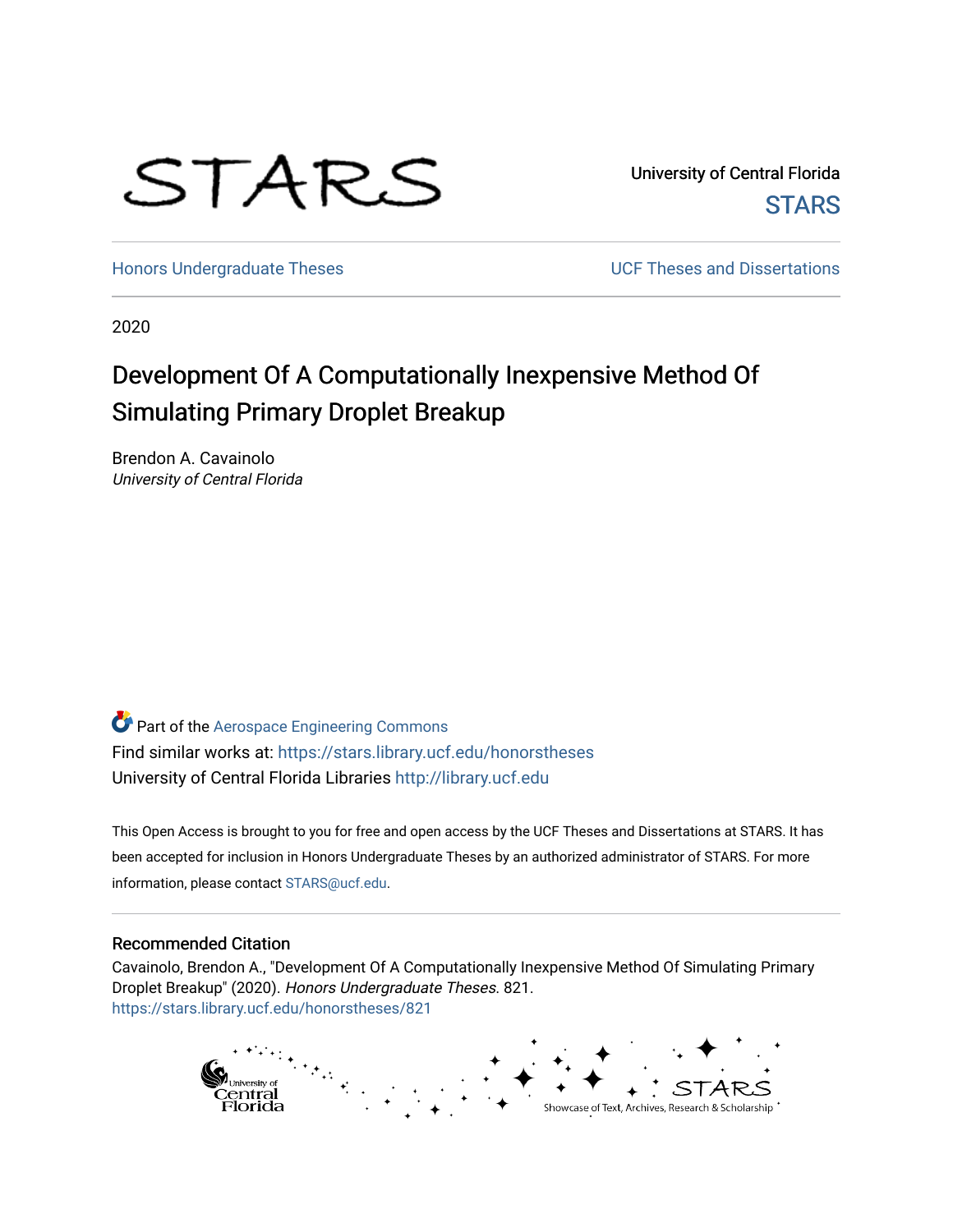# DEVELOPMENT OF A COMPUTATIONALLY INEXPENSIVE METHOD OF SIMULATING PRIMARY DROPLET BREAKUP

by

#### BRENDON CAVAINOLO

A thesis submitted in partial fulfillment of the requirements for the Honors in the Major Program in Aerospace Engineering in the College of Engineering and Computer Science and in the Burnett Honors College at the University of Central Florida Orlando, Florida

Fall 2020

Thesis Chair: Dr. Michael Kinzel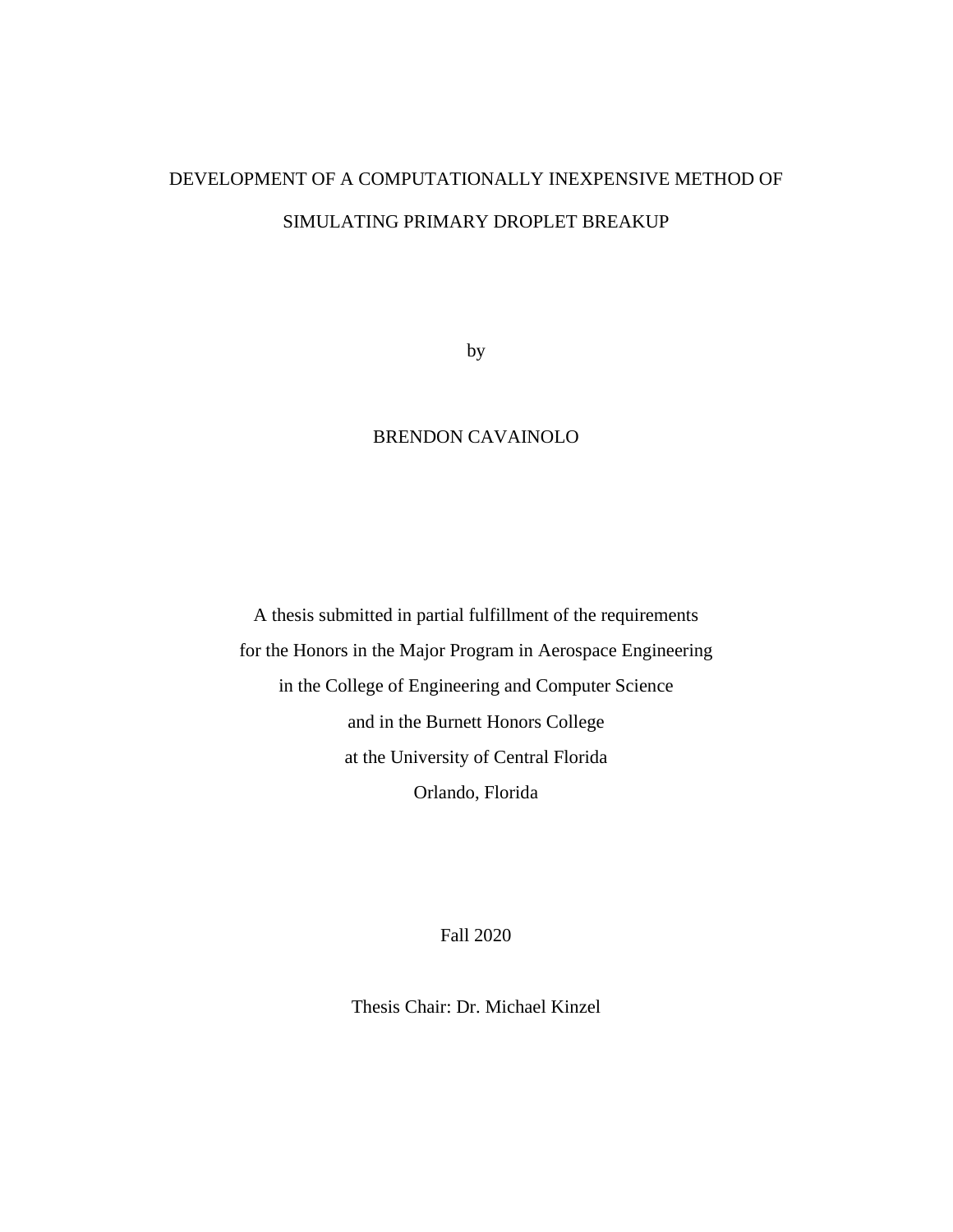© 2020 Brendon Cavainolo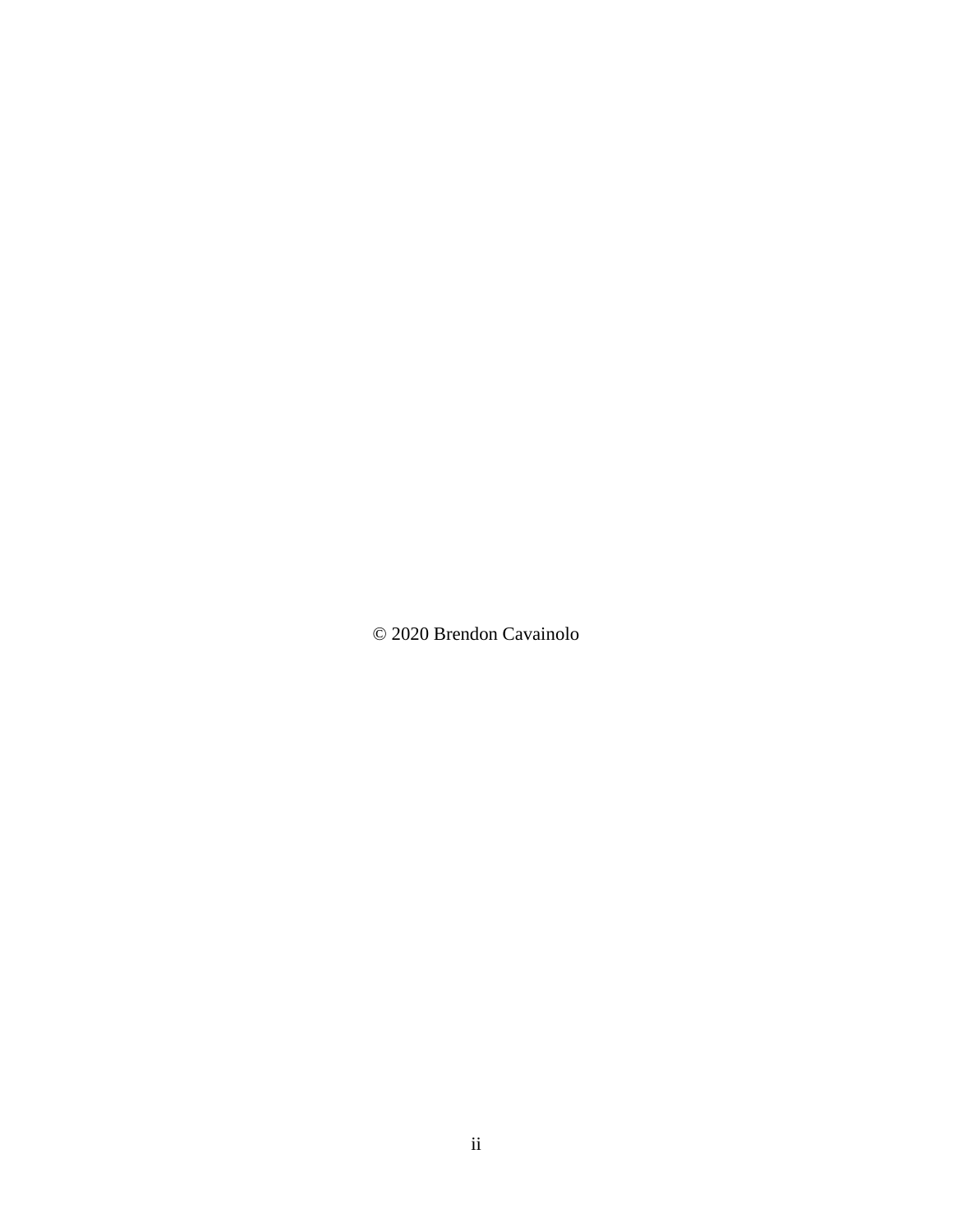#### **ABSTRACT**

Liquid droplet impingement on aircraft can be problematic as it leads to ice accretion. There have been many incidents of aircraft disasters involving ice accretion, such as American Eagle Flight 4184. Understanding liquid droplet impingement is critical in designing aircraft that can mitigate the damages caused by icing. However, the FAA's regulations are only specified for "Appendix C" droplets; thus, aircraft designs may not be safe when accounting for droplets such as Supercooled Large Droplets. The assumptions of many models, such as the Taylor-Analogy Breakup (TAB) model, are no longer accurate for Supercooled Large Droplets, and the physics of those models break down. Computational modeling is used to simulate droplets in the SLD regime. A Lagrangian reference frame is used in this formulation. In this reference frame, a Volume of Fluid variation of the Navier-Stokes equations is used to resolve and isolate a single droplet. Experimental data shows conflicting results for Weber Number ranges in different primary breakup mechanisms. The goal of this research is to develop a computational model of a water droplet and test it against experimental data. This work shows that the scientific consensus on Weber Number ranges for different breakup modes may not necessarily be accurate, as the computational model agrees with some sets of experimental data but contradicts others.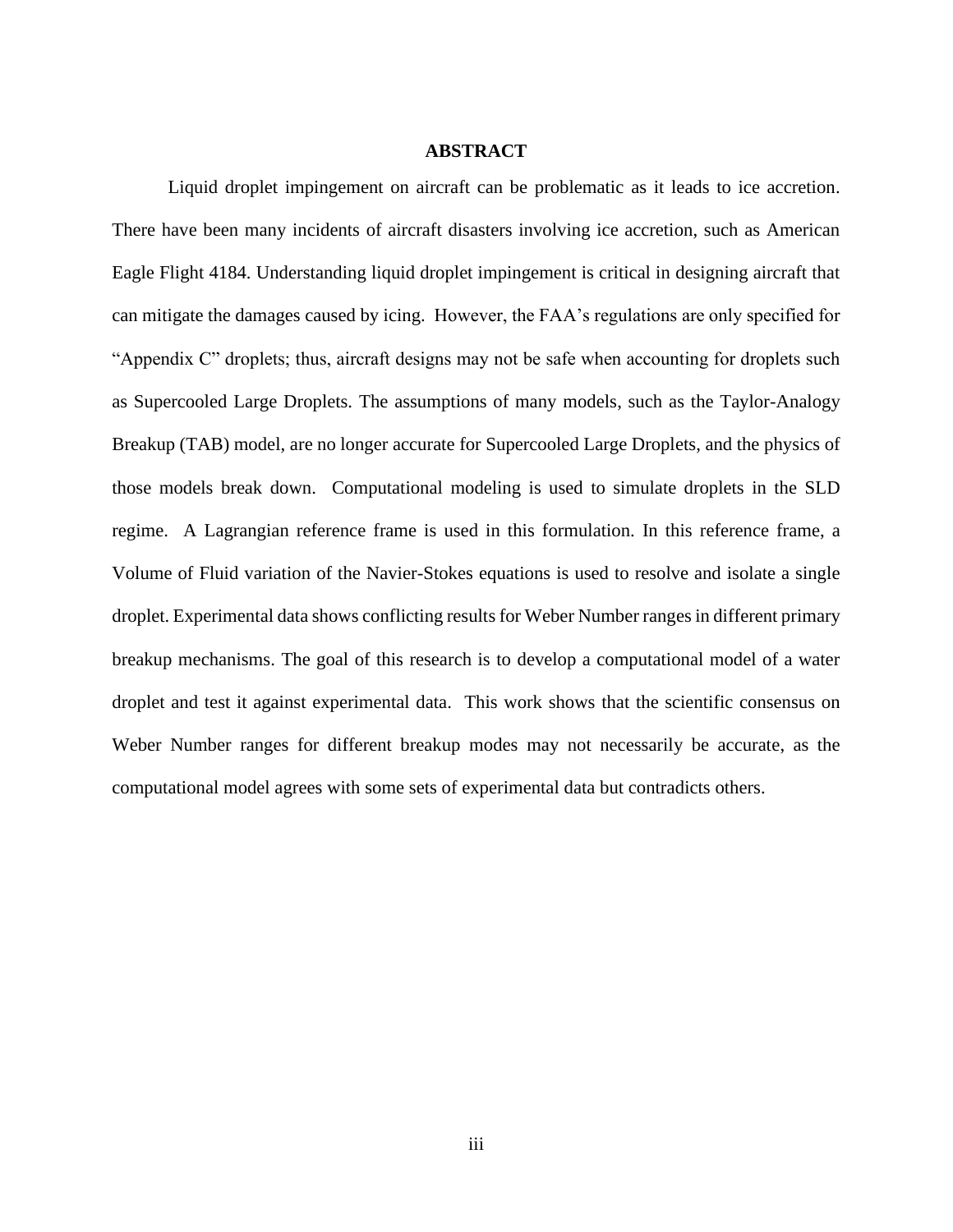This work is dedicated to all the people who have lost their lives in the COVID-19 pandemic and their grieving families, and to all the people suffering from the ensuing economic downturn.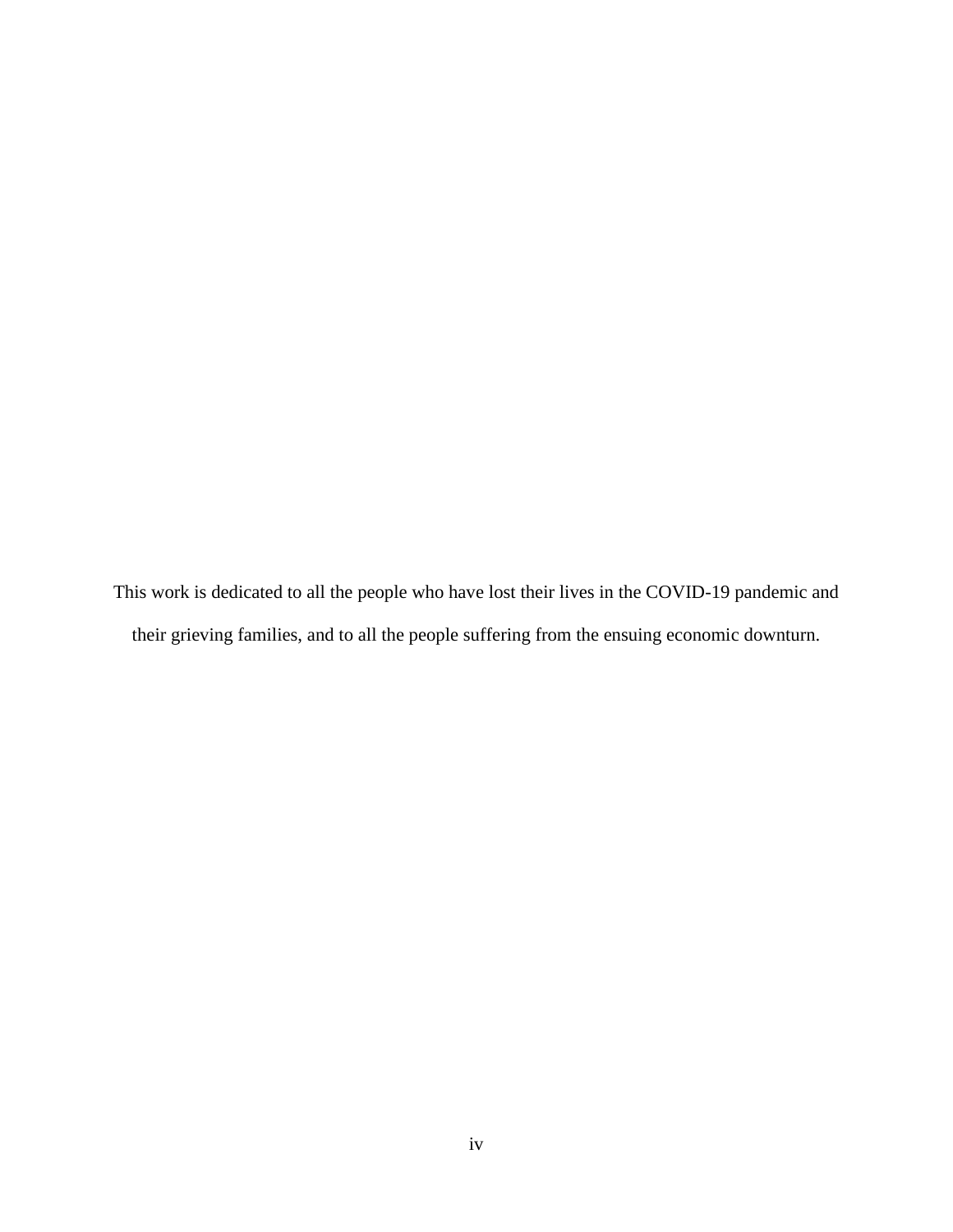#### **ACKOWLEDGEMENT**

<span id="page-5-0"></span>I would like to thank Dr. Michael Kinzel for his mentorship during my time in his lab. He opened my eyes to the wonders and challenges of a career in research and encouraged me to continue this path. I also thank Dr. Andrew Dickerson for volunteering his time and guidance by on my thesis committee. I also thank Jason Turner and Dr. Douglas-Hector Fontes for their assistance in the initial stage of my research. I would not be here without their specific help and guidance. I thank all graduate and undergraduate researchers in the Computational Fluids and Aerodynamics Laboratory for their advice, criticism, and their inspirational work. I also thank the Excel/Compass program for starting me on my path to research as well as the Office of Honors Research and Office of Undergraduate Research for the funding they provided to me during this project.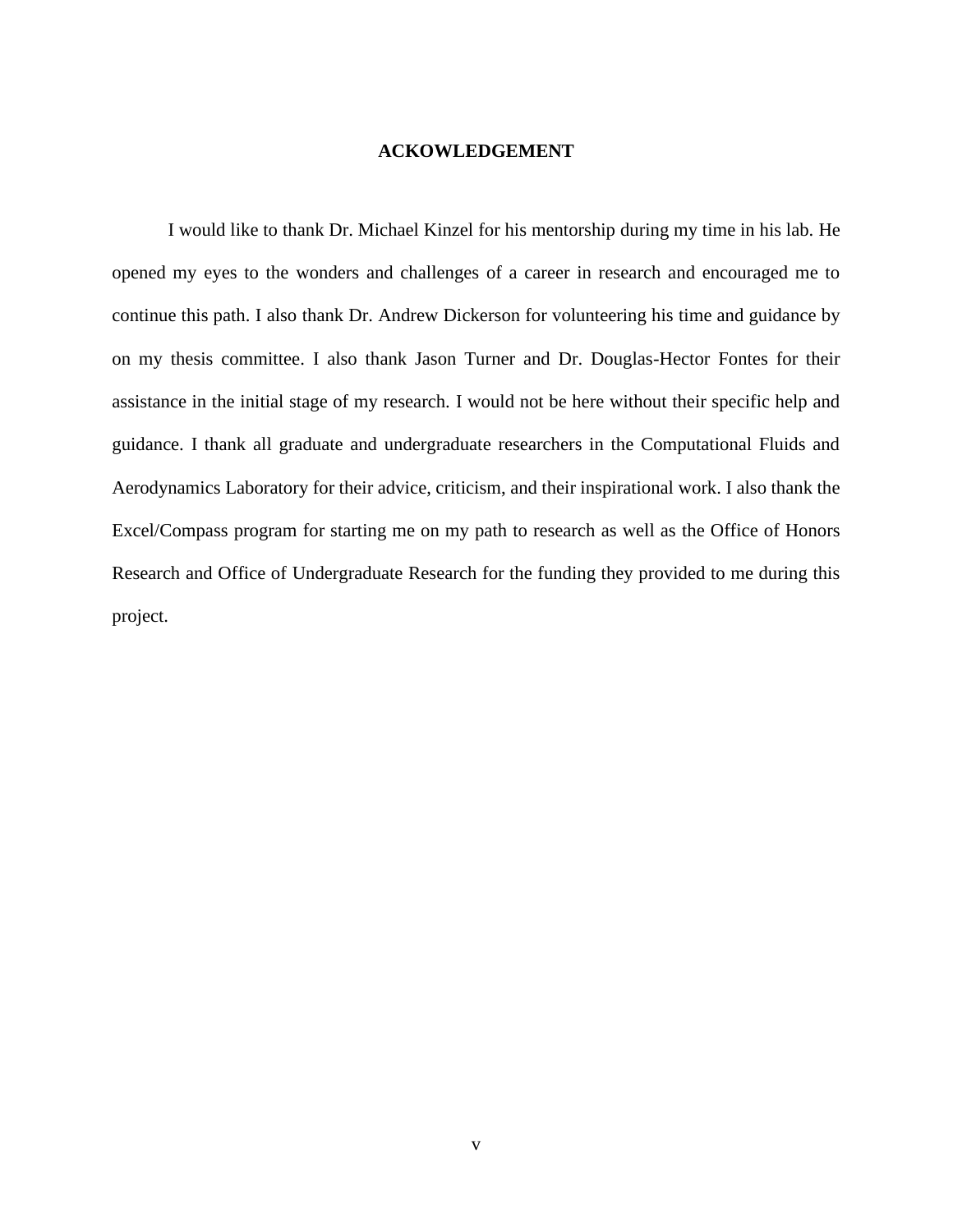## **TABLE OF CONTENTS**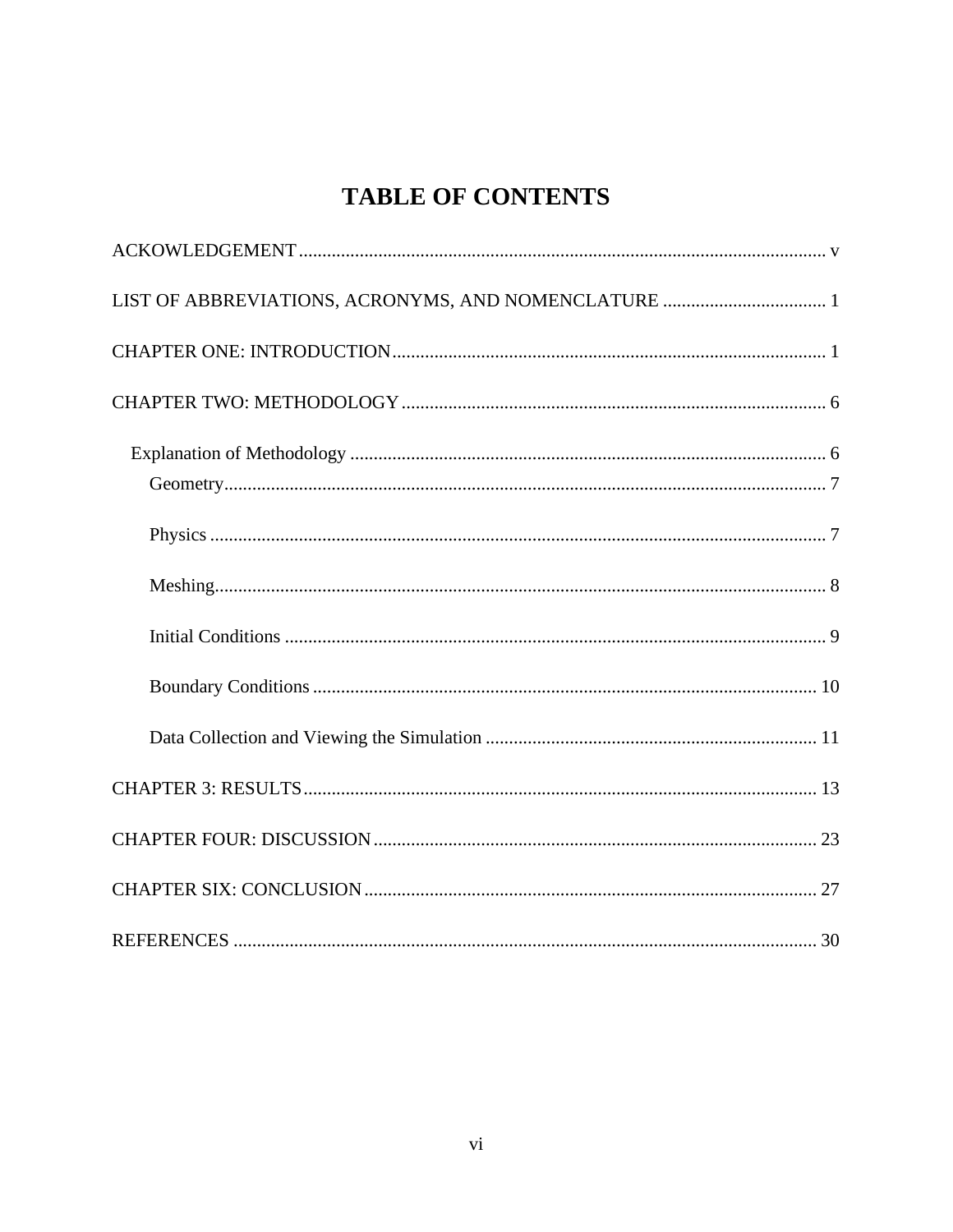### **LIST OF FIGURES**

| Figure 3: Example of Vibrational Breakup in Compressible Gas (We: 5.7393, Solution time:     |
|----------------------------------------------------------------------------------------------|
|                                                                                              |
| Figure 4: Example of Vibrational Breakup Regime in Incompressible Gas (We: 5.7393, Solution  |
|                                                                                              |
| Figure 5: Example of Vibrational Breakup Regime in 3D Incompressible Gas (We: 5.7393,        |
|                                                                                              |
| Figure 6: Example of Bag Breakup Regime in Compressible Gas (We: 17.7139, Solution time:     |
|                                                                                              |
| Figure 7: Example of Bag Breakup Regime in Incompressible Gas (We: 17.7139, Solution time:   |
|                                                                                              |
| Figure 8: Example of Bag Breakup Regime in 3D Incompressible Gas (We: 17.7139, Solution      |
|                                                                                              |
| Figure 9: Example of Sheet Stripping in Compressible Gas (We: 130.43860, Solution time: 11µs |
|                                                                                              |
| Figure 10: Example of Sheet Stripping in Incompressible Gas (We: 130.43860, Solution time:   |
|                                                                                              |
| Figure 11: Example of Sheet Stripping in 3D Incompressible Gas (We: 130.43860, Solution      |
|                                                                                              |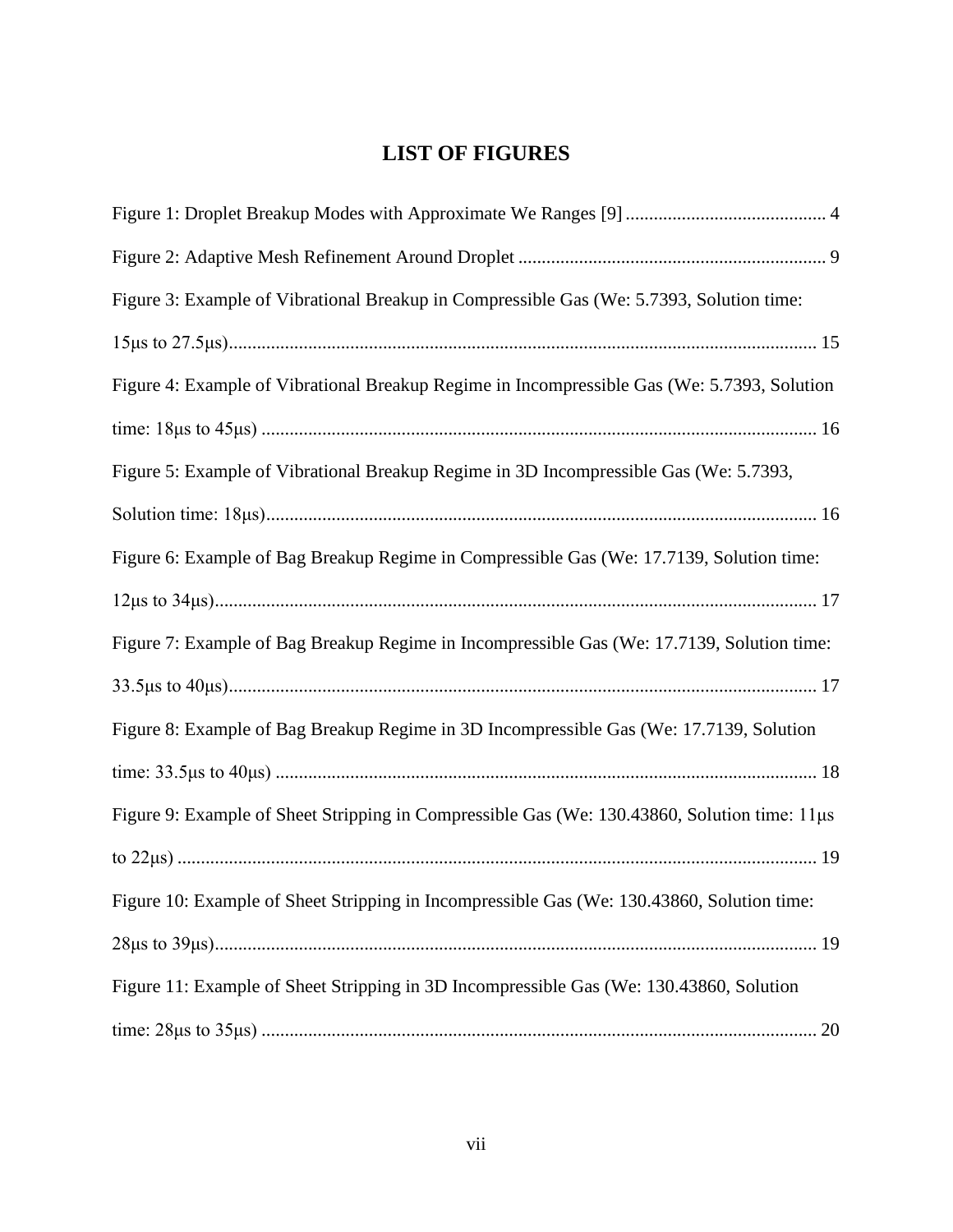| Figure 12: Example of Catastrophic Breakup in Compressible Gas (We: 573.93000, Solution      |  |
|----------------------------------------------------------------------------------------------|--|
|                                                                                              |  |
| Figure 13: Example of Catastrophic Breakup in Incompressible Gas (We: 573.93, Solution time: |  |
|                                                                                              |  |
| Figure 14: Example of Catastrophic Breakup in 3D Incompressible Gas (We: 573.93, Solution    |  |
|                                                                                              |  |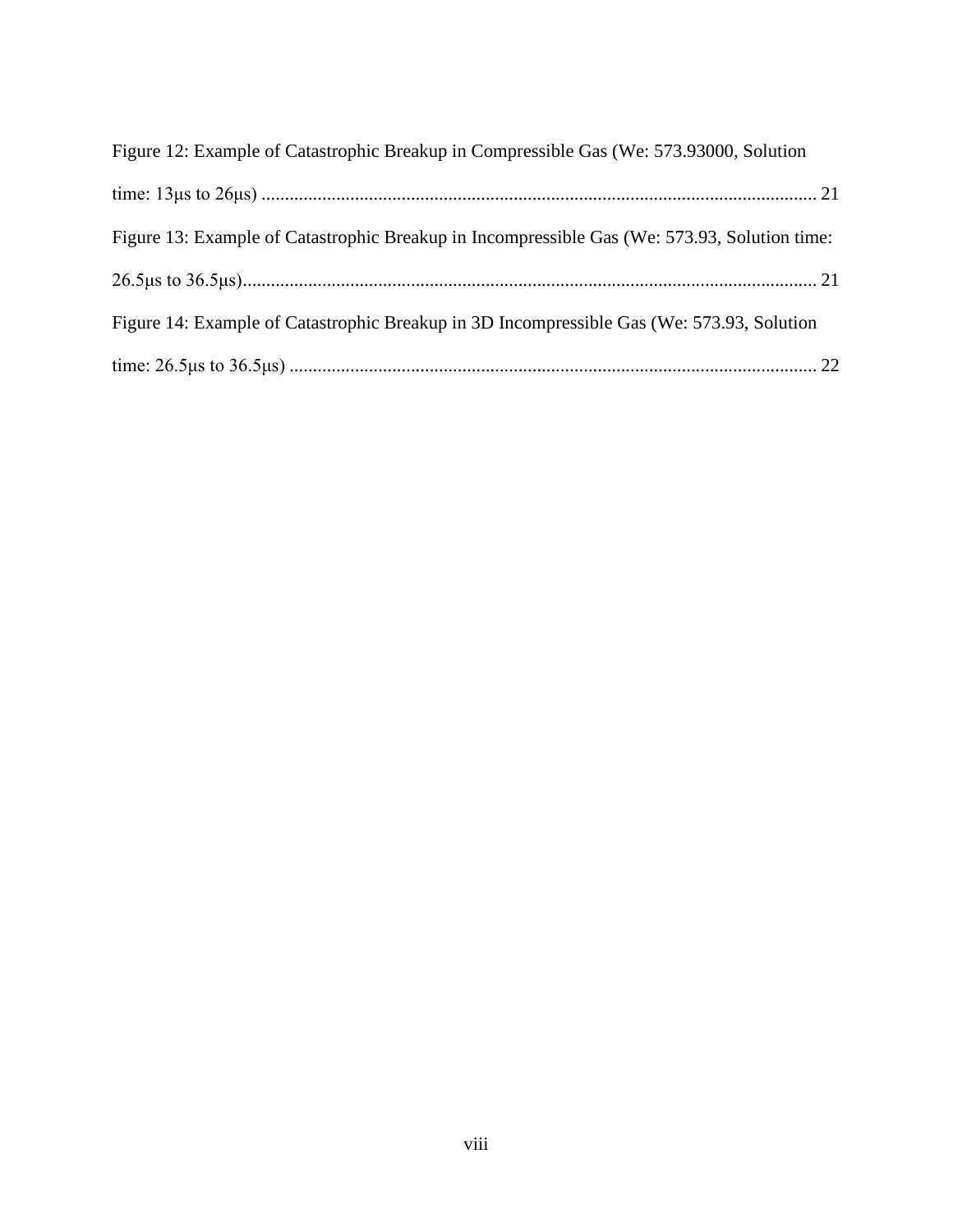## **LIST OF TABLES**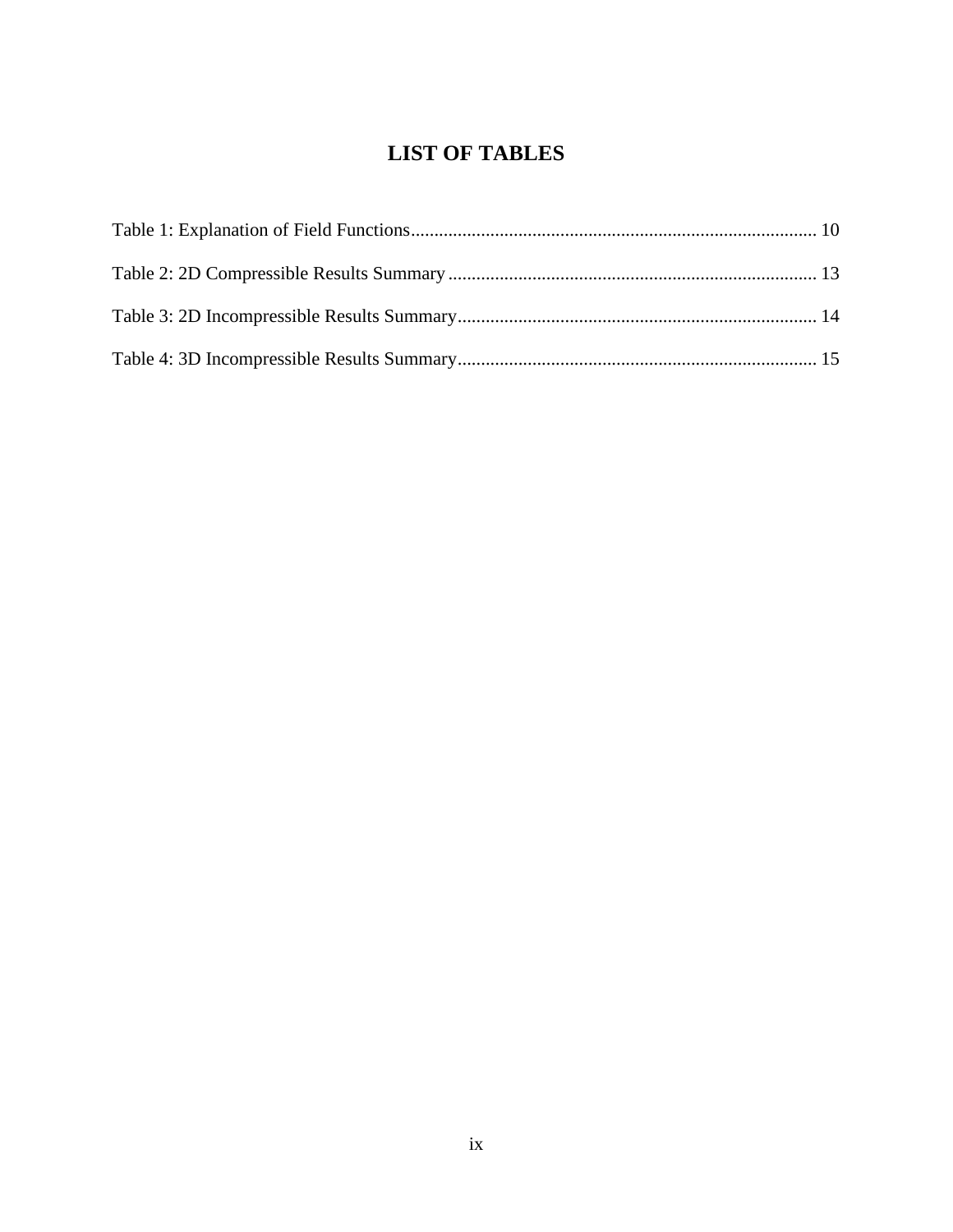#### **LIST OF ABBREVIATIONS, ACRONYMS, AND NOMENCLATURE**

- <span id="page-10-0"></span>AMR – Adaptive Mesh Refinement
- CFD Computational Fluid Dynamics
- MVD Mean Volumetric Diameter
- SLD Supercooled Large Droplet(s)
- $Oh$  Ohnesorge Number
- Weber Number
- $\rho$  Density (kg/m<sup>3</sup>)
- $\sigma$  Surface Tension (N/m)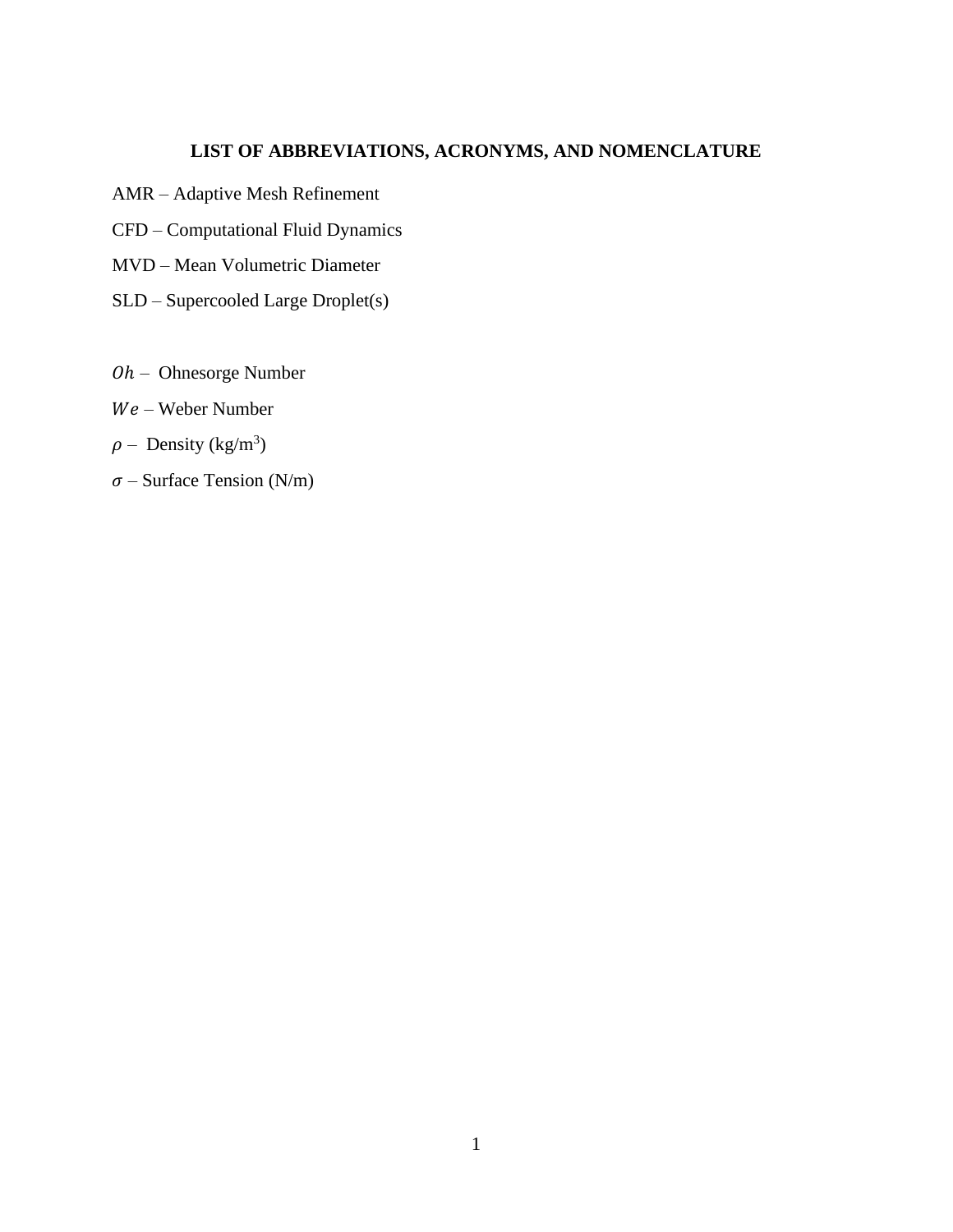#### **CHAPTER ONE: INTRODUCTION**

<span id="page-11-0"></span>Liquid droplet impingement on aircraft can be problematic for many reasons. Droplet impingement leads to icing on wings and in engines. Icing in engines can lead to structural damage, which compromises the safety of operating the vehicle. The icing on aircraft wings can compromise the aerodynamic properties of that wing, leading to inefficiencies and further complications with safety. Understanding liquid droplet impingement is critical in designing aircraft that can mitigate the damages caused by icing. One such case of catastrophic failure caused by ice accretion was seen in American Eagle Flight 4184 [1]. A flight with 68 people on board crashed into a field in Indiana. The National Transportation Safety Board issued an accident report, in which they stated the "probably cause" of the accident was a sudden hinge moment reversal after the deicing system failed to prevent ice accretion [1]. Another problem cited in the accident report was that the Federal Aviation Administration (FAA) failed to provide sufficient information on icing conditions, and thus, the FAA regulations were not sufficient to ensure flight safety [1]. These regulations are in context to droplets that have a mean volumetric diameter (MVD) of 50 μm or less, which are typically referred to as "Appendix C droplets" [2].

In practice, however, this classification of droplet is far from the only contributor to aircraft ice accretion. According to a study done by the FAA and NASA Glenn Research Center, Supercooled Large Droplets (SLD) exist in much higher quantities than previous data suggested [3]. Supercooled Large Droplets are a classification of droplets with MVD ranges from 50 μm to 3000 μm. These droplets are similar to rain droplets in terms of size. Internal temperatures of SLD can reach temperatures of -37.5˚C, while still maintaining a liquid state [4].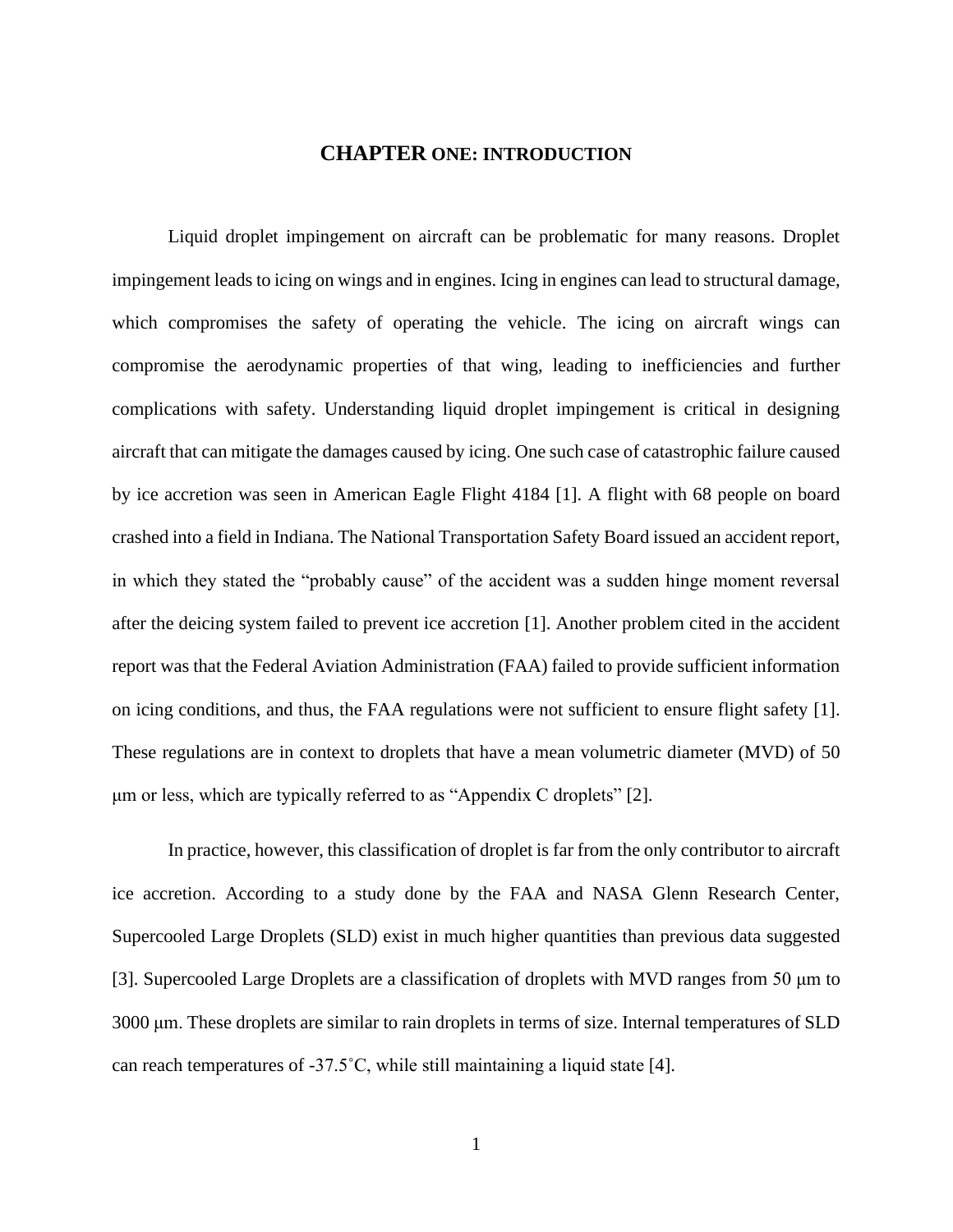The assumptions of many models are no longer accurate for droplets in the SLD regime, as the physics of those models break down [4]. However, some broad numerical methods exist for predicting ice accretion on wings. One notable computational tool for this is the LEWis ICE accretion program (LEWICE). LEWICE predicts aircraft icing by coupling fluid dynamics and freezing models [5]. However, most of these tools share the same general methods. These methods include a CFD flow field calculation using multiphase physics, particle trajectory analysis and impingement calculation using the multiphase physics and set wall criteria, using flight conditions to determine the thermodynamic state of the droplets and ice growth as well as modifying the geometry in question to account for the ice growth [5].

Another important tool for use in predicting ice accretion is the Dispersed-Multiphase Model coupled with the Freezing-Boiling Model in Star-ccm+ [6]. Star-ccm+ is a powerful computational tool in this case because data from the Dispersed-Multiphase Model can be used for simulations in other reference frames. One such reference frame is the use of a Volume-of-Fluid (VOF) model to achieve a high-fidelity model of a droplet as it approaches a body [6]. The Dispersed-Multiphase Model is comprised of two phases. Air is the primary phase, while water is the secondary phase.

Recently, the spread of COVID-19 has the scientific community working on understanding person-to-person disease transmission in order to devise proper social distancing and mask guidelines. Droplet breakup plays a role in the spread of disease through respiratory droplets. Understanding the breakup modes of droplets of varying MVD can shed light on droplet distribution in cough and sneeze sprays. Droplets from healthy people are more akin to "Appendix C" droplets. The distribution of droplet size in a typical cough is shown to be multimodal, with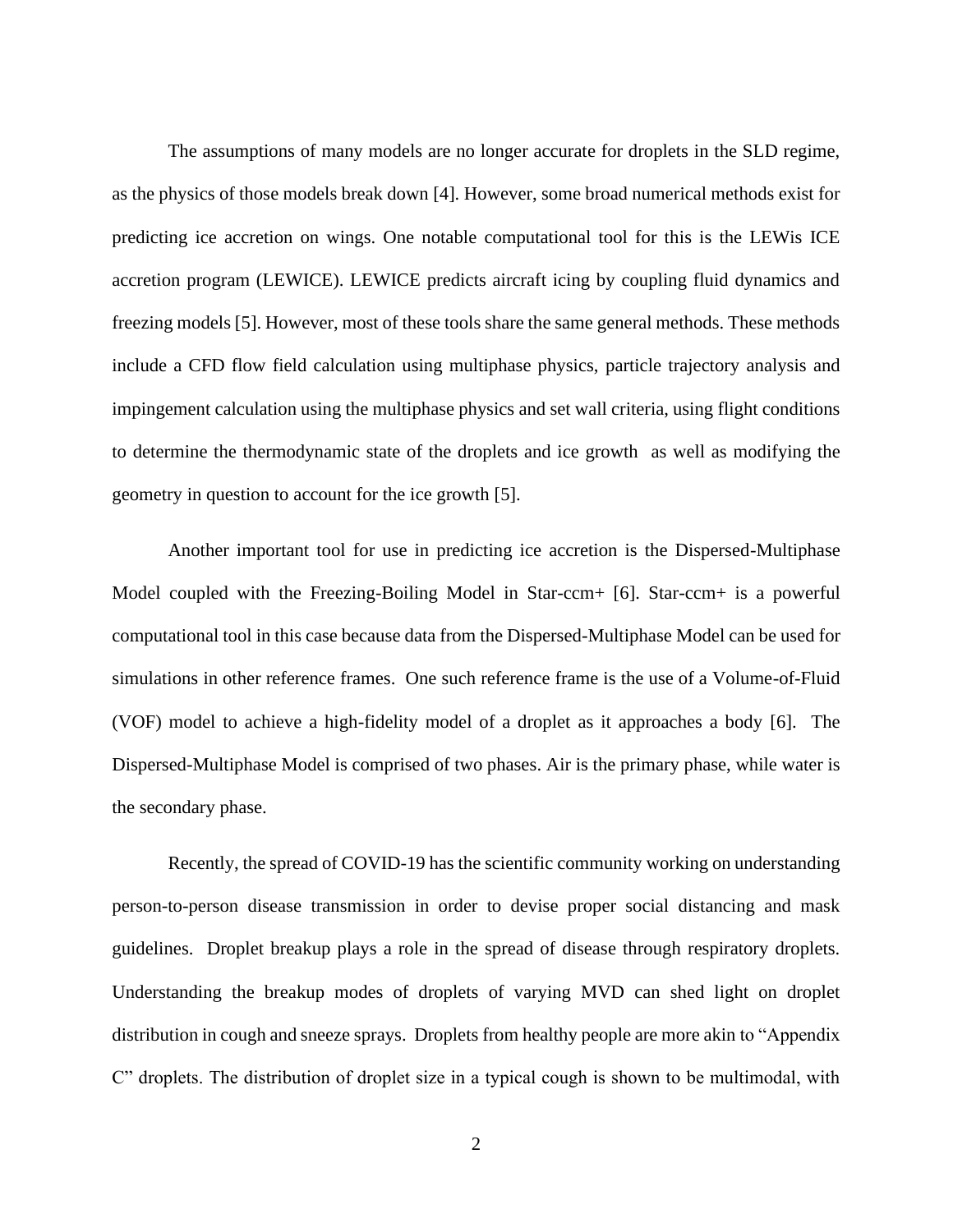peaks at 1μm, 2μm, and 8μm [7]. However, work done by Scharfman [8] shows that coughs and sneezes can eject mucosalivary ligaments ranging in diameter from 0.409 mm to 0.952 mm, making them of similar size to droplets in the SLD regime, though their physical properties are much different. These drops are mostly water but contain mucous and other respiratory particles. While this project does not fully explore respiratory droplets, exploring transient properties of SLDs forms a basis for modeling more complicated fluids.

A parameter known as the Weber Number (*We*) is used in conjunction with analysis of 2D and 3D models to predict the breakup mode of the water droplet. The Weber Number is defined as the ratio of inertial forces tearing apart the droplet to the surface tension of the droplet, which is represented in Equation 1 below [9]. Another dimensionless parameter, the Ohnesorge Number (*Oh*), is used to determine whether the Weber Number is useful for predicting the breakup mode of the droplet in question. Ohnesorge Numbers that are less than 0.1 indicate that the viscous forces of the droplet are negligible [10]. The dimensionless relationship described by the Ohnesorge Number is shown below as Equation 2.

$$
We = \frac{\rho_f v^2 D}{\sigma} \tag{1}
$$

$$
Oh = \frac{\mu}{\sqrt{\rho_l \sigma D}} \tag{2}
$$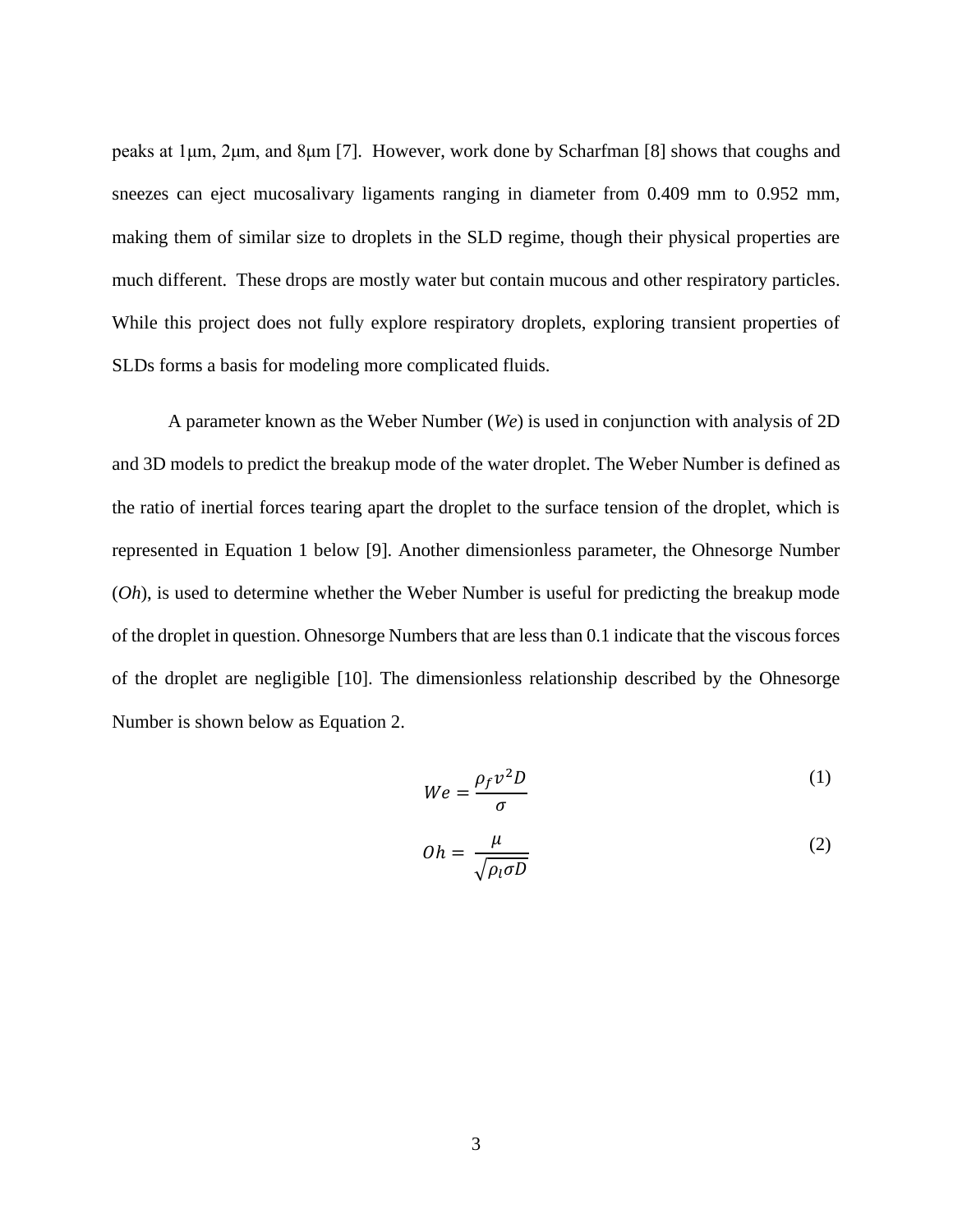

<span id="page-14-0"></span>Figure 1: Droplet Breakup Modes with Approximate We Ranges [9]

A critical Weber Number is the Weber Number at which the droplet becomes unstable and begins to break up [9]. There are several types of droplet breakup, which are visualized in [Figure 1](#page-14-0) above.

Vibrational breakup occurs at lower Weber numbers as the droplet splits itself into several smaller droplets [11]. Droplets will eventually experience vibrational breakup at slower speeds. Bag breakup can be compared to a bubble popping while still attached to a bubble wand. Other types of breakup include sheet stripping, wave crest stripping, and catastrophic breakup. Each of these breakup modes occur within a specified range of Weber numbers. Violent flows imply a high Weber Number and thus lead to more violent droplet breakup [12]. Subsonic flights, being at lower speeds, are more likely to encounter droplets undergoing vibrational, bag, and bag-and-stem breakup. Supersonic flights are more likely to cause catastrophic breakup as the droplets encounter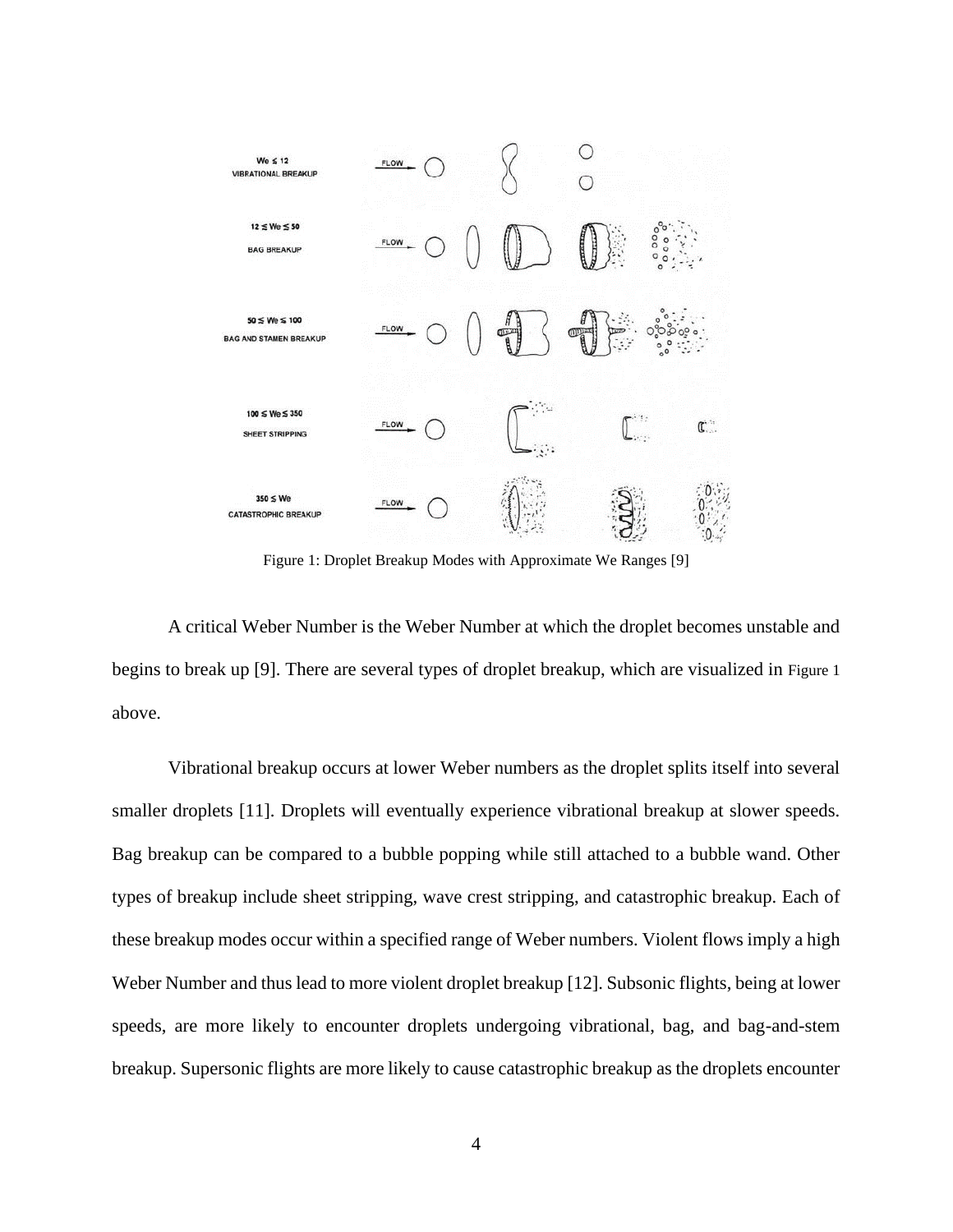a shock. It is still not clear what kind of breakup a hypersonic flight would encounter. The Weber Number ranges shown in [Figure 1](#page-14-0) are still under scrutiny. One such example is that vibrational breakup can occur at any Weber Number; it is not limited to the range shown above. Another example of discrepancies in previous work is in a paper on droplet breakup in a shock induced cross-flow where the range of Weber Numbers from 20 to 100 is considered "multi-mode" instead of bag/bag-and-stamen [13].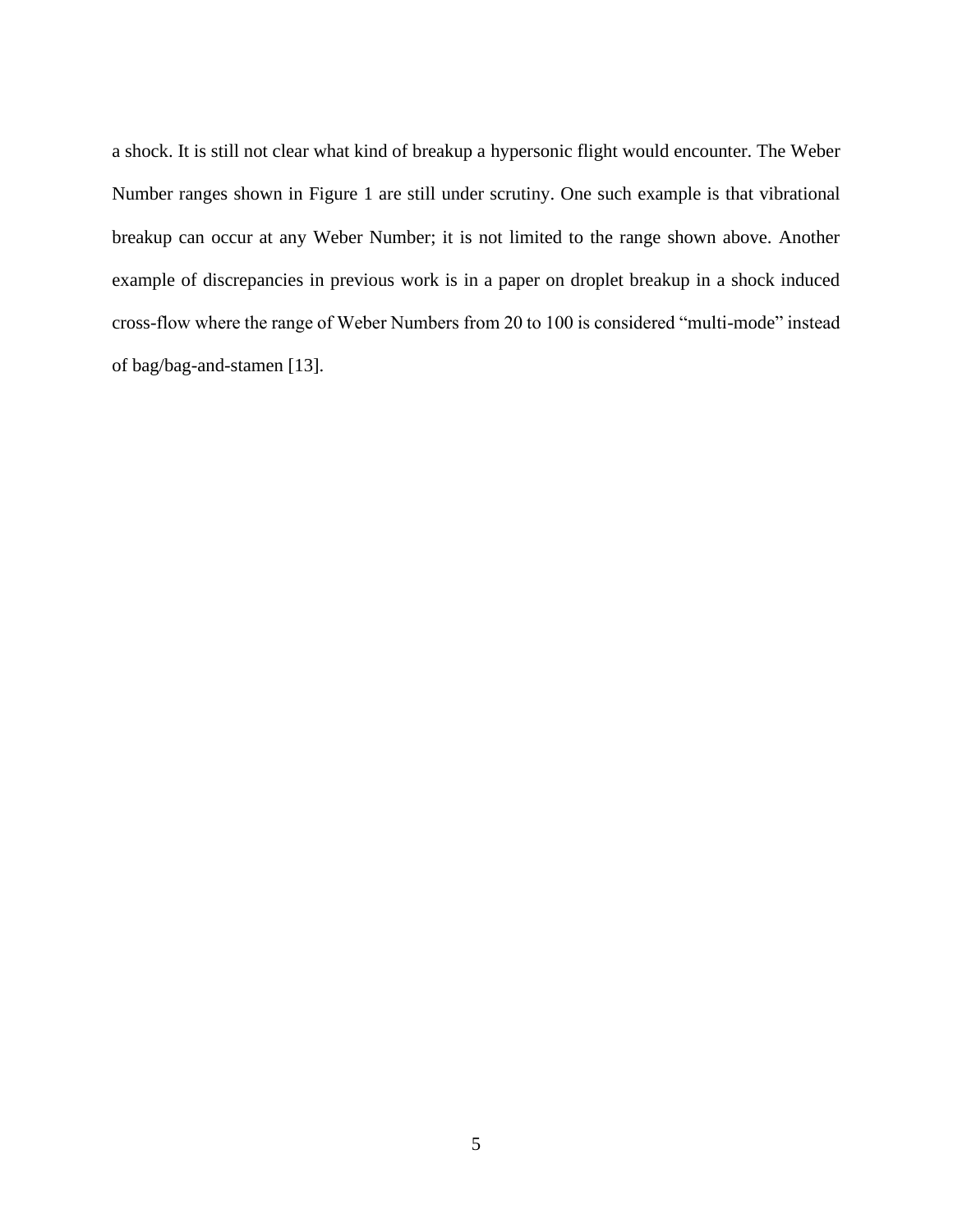#### **CHAPTER TWO: METHODOLOGY**

Explanation of Methodology

<span id="page-16-1"></span><span id="page-16-0"></span>The water droplets are simulated using Star-ccm+, a commercial Computational Fluid Dynamics Code developed by CD-Adapco and Siemens. Some simulation methods, such as the one used in a thesis published at Pennsylvania State University [12], use two coupled simulations to more accurately describe properties of droplets as they reach airfoils. In this case, both simulations employ the Eulerian Multiphase method of simulating more than one phase in a region. One key difference between these simulations is the reference frame. For the first simulation step, an Eulerian reference frame is used, meaning that the fluid is moving over a static symmetric airfoil, and the fluid is tracked as a continuous phase rather than an individual droplet. The streamline data from where the droplet hits the leading edge of the airfoil is extracted and converted to time-varying velocity data. This data is then imported into the second simulation. The second simulation, or the microscale simulation, is in the Lagrangian reference frame, meaning now an individual fluid particle is being tracked as it moves through the fluid domain. While this coupled method is effective in determining the breakup mode of the droplet, it requires running two simulations for each case and is more involved in terms of what Star-ccm+ needs to do.

This experiment focuses on the microscale simulation described in Turner's paper [12]. For this simulation to be carried out, specific models and parameters must be picked in Star-ccm+. For this method, all properties of the droplet are fixed except for the surface tension coefficient. Fixing the properties is useful because only one region needs to be created for all cases. The values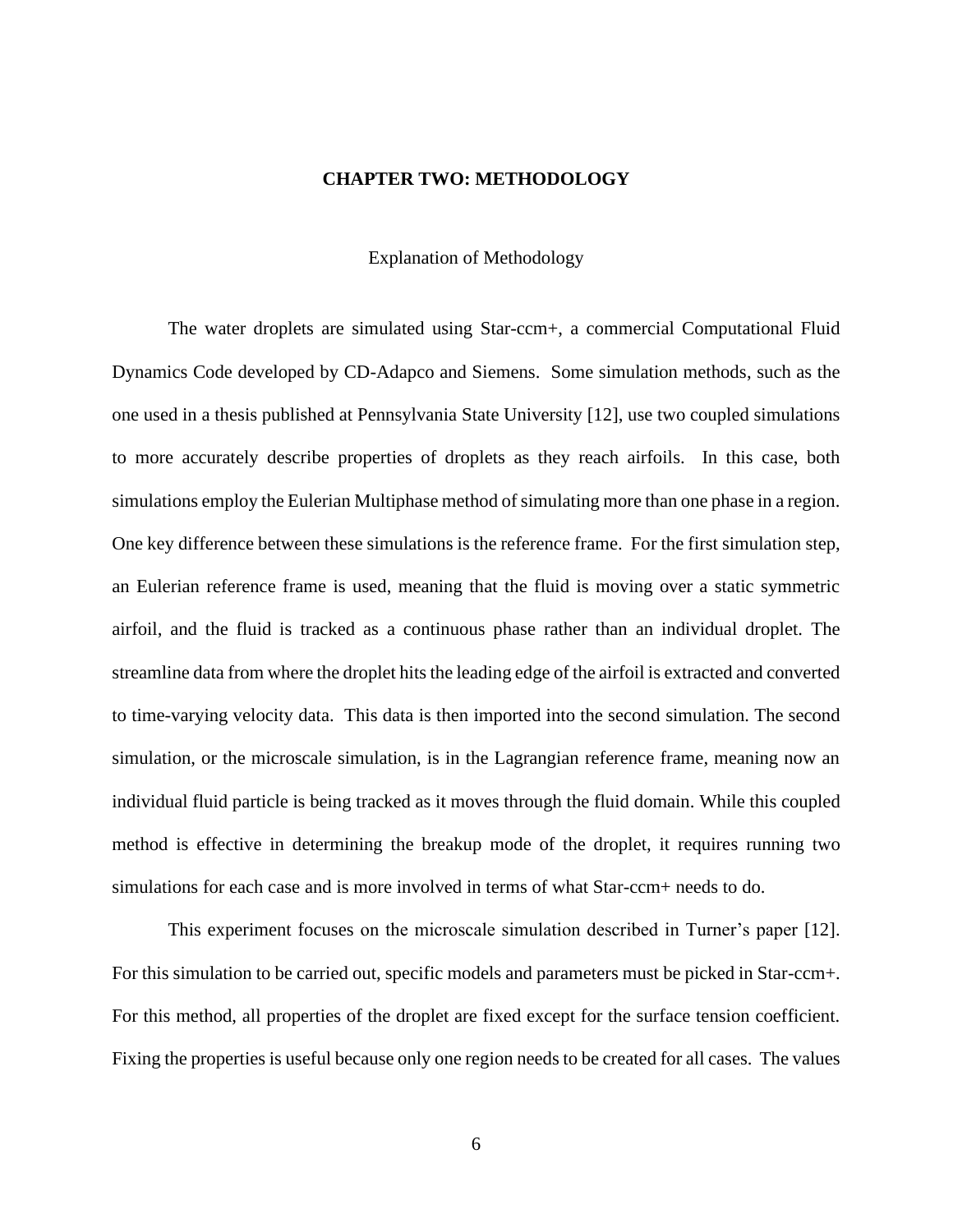for the properties used here are a 100-micron diameter droplet, a density of 997.561  $\frac{kg}{m^3}$  and a 100 m  $\frac{m}{s}$  flow speed.

#### *Geometry*

<span id="page-17-0"></span>Firstly, a region must be created for the particle to exist. This region can be a simple box shape part created using CAD or the built-in geometry functionality in Star-ccm+. The box should be around three times taller than the diameter of the droplet to keep the droplet breakup from flowing out of the region. The length of the box should be around ten times the droplet diameter to avoid reverse flow at the outlet, and the region should extend in the  $+x$  and  $+y$  directions. For the axisymmetric simulation, the length in the z-direction does not matter. However, it is important to have a symmetry plane at  $z=0$  since this is the dimension Star-ccm+ uses to convert the geometry to 2D. For the 3D simulations, the region should extend from the origin in both  $-z$  and  $+z$ directions. The overall length should be three times the length of the droplet diameter to avoid pressure correction limitations.

#### *Physics*

<span id="page-17-1"></span>At first, the 3D model is selected in the Physics Continuum, which will be converted to 2D, and eventually axisymmetric for the first part of this study. For the simulation phases, the Eulerian Multiphase Model is chosen since the simulation involves both air and water. Then, the implicit unsteady solver is selected to resolve the droplets in a time-varying frame. The Volume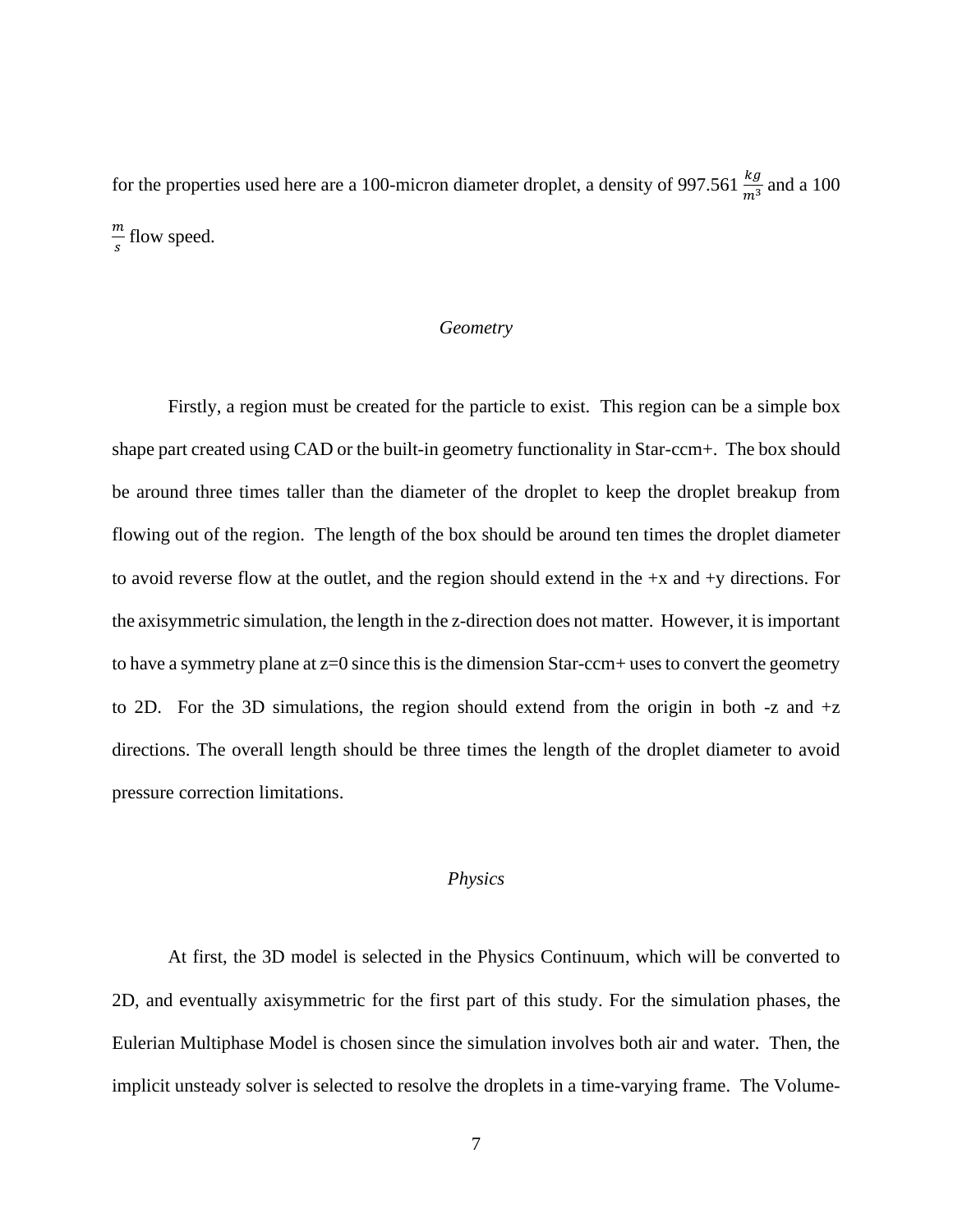of-Fluid (VOF) model is selected, which is what allows the specification of the volume fraction of each Eulerian Phase. Multiphase Interaction is also automatically selected, so the model for this must be specified as well. A new Phase Interaction is created, and the VOF-VOF Phase Interaction model is specified. Multiphase Material and Surface Tension Force must also be selected for the surface tension to be set. This surface tension coefficient is essential for the Weber Number Calculation and is the independent variable for these studies. For simplicity in calculations, the laminar flow model is selected. This selection eliminates the need to evaluate which turbulence model would be better and eliminates the error associated with each turbulence model. The laminar selection is justified by water droplets having low Reynold's Numbers. The only optional model that is selected is the segregated fluid isothermal model in order to ensure that the two VOF phases are at the same temperature.

#### *Meshing*

<span id="page-18-0"></span>In creating a computationally inexpensive way to simulate droplets, it is vital to keep in mind how many cells a mesh has and to make sure the machine the simulation is running on can handle the mesh fidelity. The preliminary 2D simulations shown below used a uniform mesh where the maximum cell size was  $1/100^{th}$  of the droplet MVD. For the 3D simulations, a uniform mesh would not be optimal as computational power would be wasted on smaller cells toward the outlet. To fix this problem in 3D, the base size of the mesh should be set to  $1/10<sup>th</sup>$  the size of the droplet diameter and adaptive mesh refinement (AMR) should be enabled. AMR allows the mesh to shift according to a user-specified field function. In this case, the field function that AMR should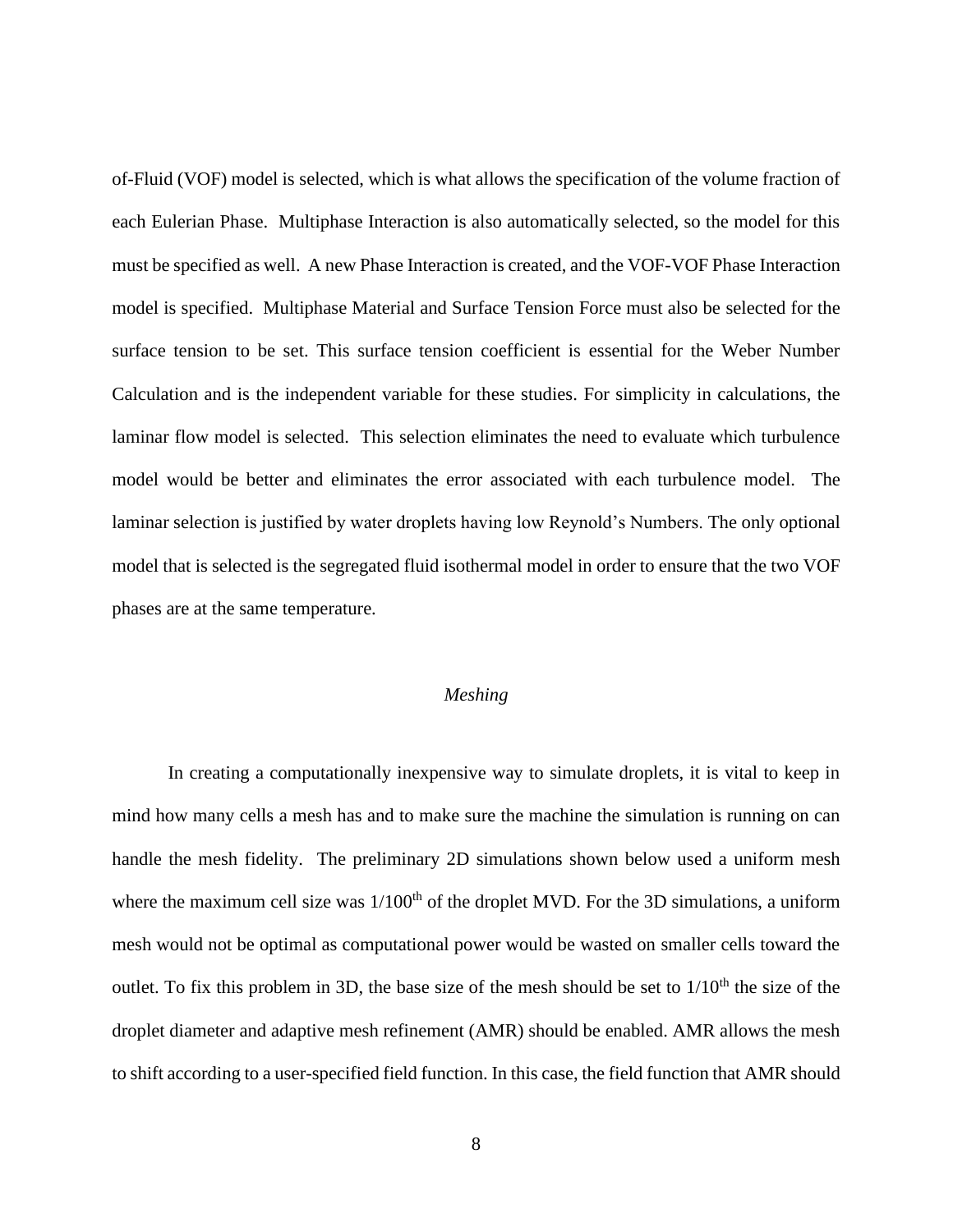follow is the Volume fraction of water. AMR should be set to refine the mesh where the volume fraction of water is between 0.05 and 1.0. The transition width should be set to 10 cells to capture the changing velocities around the droplet accurately. AMR should also be set to three or four levels of refinement depending on the computational power of the machine being used to run the simulation. One drawback of AMR according to an analysis of automated moving mesh techniques done by Profir, is that this method introduces interpolation error [15]. The AMR model is seen below in



Figure 2: Adaptive Mesh Refinement Around Droplet

#### *Initial Conditions*

<span id="page-19-1"></span><span id="page-19-0"></span>Firstly, a parameter is created that specifies the initial droplet radius (IDR). A field function (RAD) is created that specifies the center of the droplet. In order to maintain the axisymmetric model, the y-coordinate of the center must be zero. Another field function (INIT\_LIQ) is created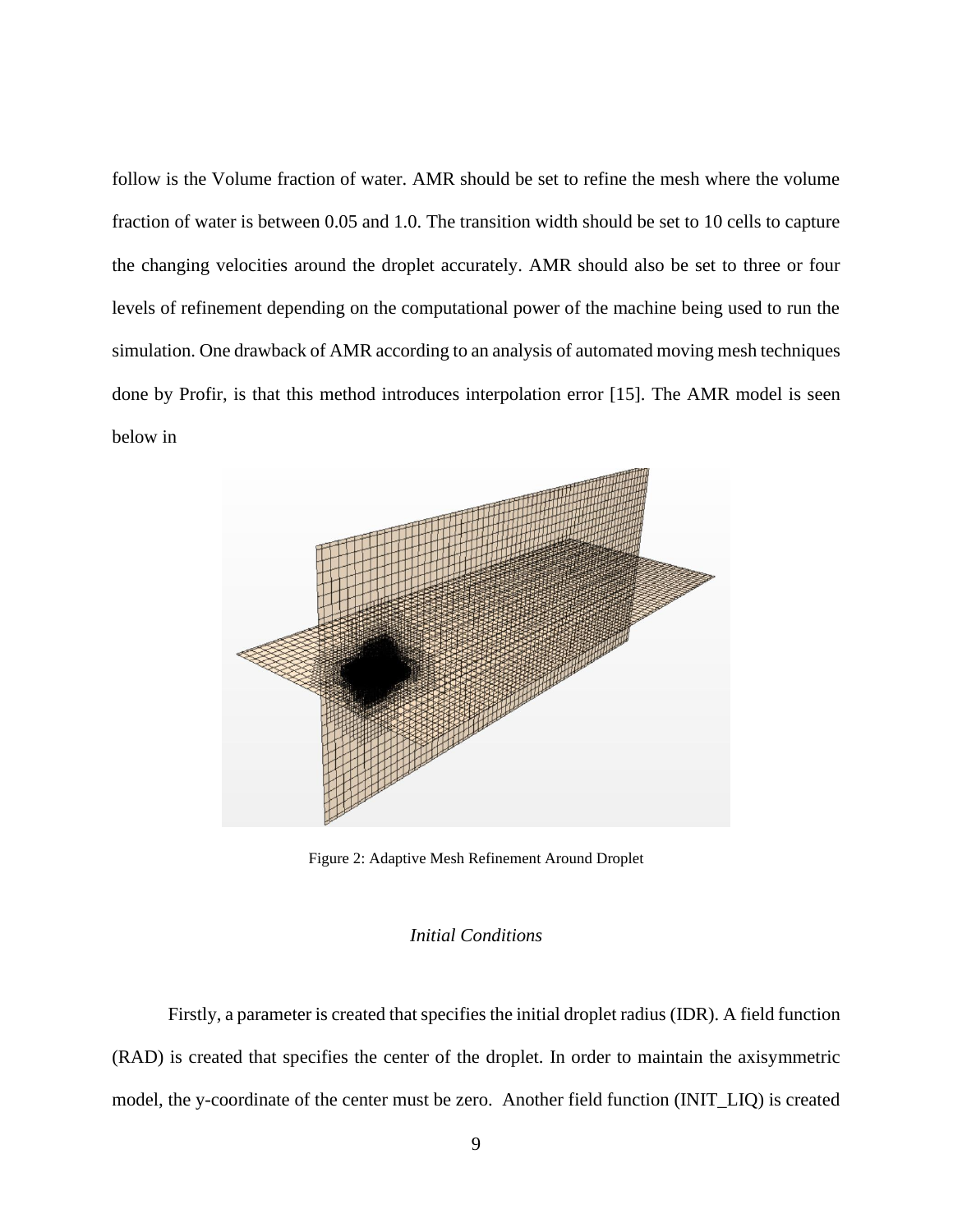that uses conditional formatting to set the volume fraction of water to 1.0 (fully water) if RAD is less than IDR, and to 0.0 (no water) if RAD is greater than IDR. One more field function must be created (INIT\_AIR) to specify that the cells that are not water should be air. An example of these functions is shown below for a droplet of radius 50μm.

Table 1: Explanation of Field Functions

<span id="page-20-1"></span>

| <b>RAD</b> | $sqrt(\frac{1}{2}, \frac{1}{2}) - 0.00005, 2} + pow(\frac{1}{2}, \frac{1}{2}) + pow(\frac{1}{2}, \frac{1}{2}) + pow(\frac{1}{2}, \frac{1}{2}).$ |
|------------|-------------------------------------------------------------------------------------------------------------------------------------------------|
| INIT LIQ   | $$$ {RAD}>\${IDR}?0.0:1.0                                                                                                                       |
| INIT AIR   | $1 - $$ {INIT LIQ}                                                                                                                              |
| AIR VEL    | $$$ {VolFracWater}>0?100:0                                                                                                                      |

Another vector field function (AIR\_VEL) is created to specify the velocity of the air around the droplet. The if-else statement ensures the droplet is initially stationary while the air flows at 100 m/s. For the initial velocity condition, this AIR\_VEL field function is selected. Also, in the initial physics conditions, a composite volume fraction must be specified. The first component of this composite volume fraction should be the air, it should specify a field function rather than a constant, and the INIT\_AIR field function should be selected. The second component should be water, and the INIT\_LIQ field function should be chosen. The initial pressure should be less than 1 atm to simulate stratospheric conditions.

#### *Boundary Conditions*

<span id="page-20-0"></span>For the preliminary 2D simulations, the mesh must be converted from 3D to axisymmetric. Going from 3D to axisymmetric requires a mesh conversion to 2D using Star-CCM+'s built-in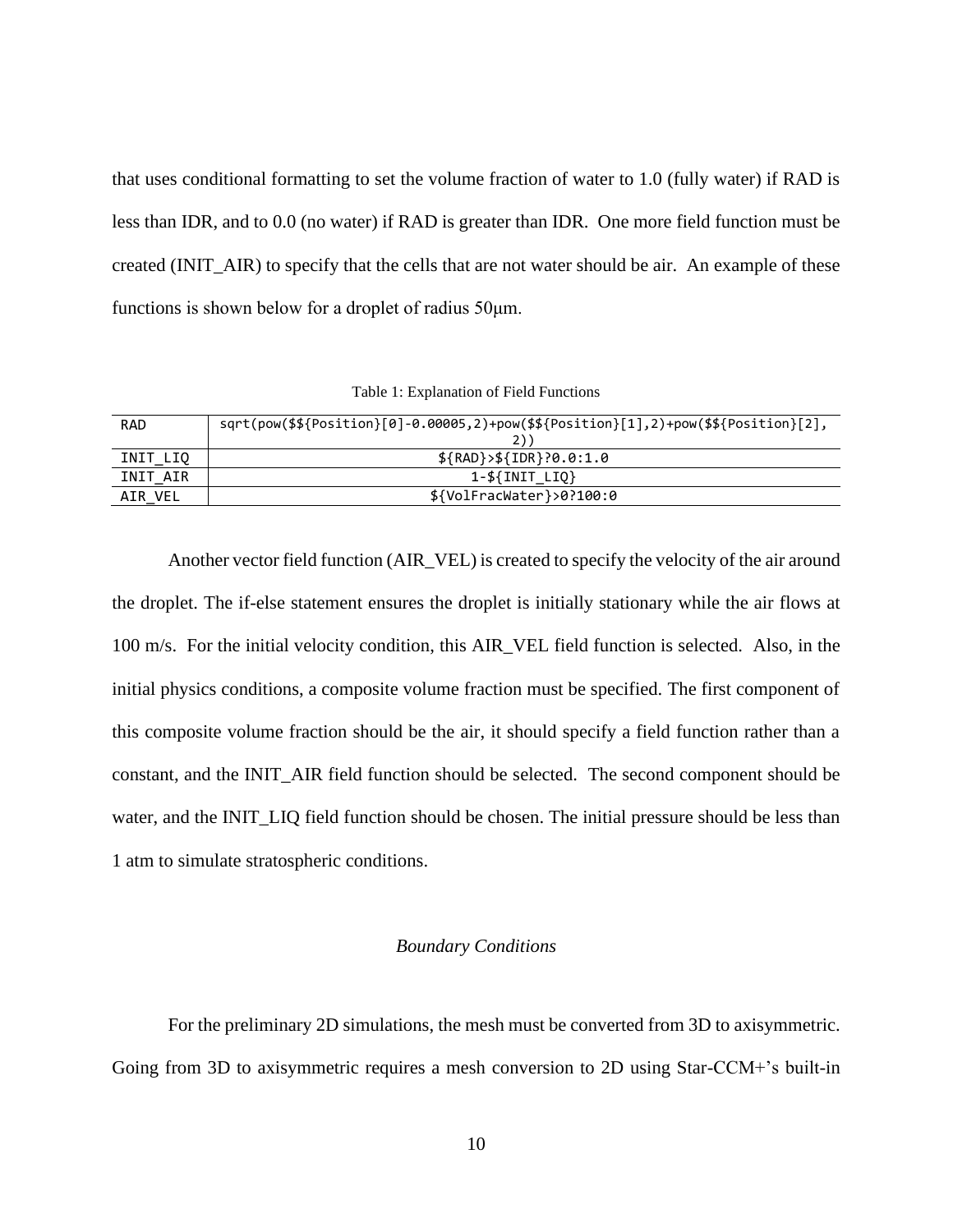conversion functionality. Deleting the old 3D region and physics continuum is an essential step in making sure the simulation runs appropriately. Once the mesh converts to 2D, the Twodimensional model in the new Physics 2D continuum should be changed to the Axisymmetric model. From here, the boundaries need to be set to their appropriate type. One of the side boundaries needs to be a velocity inlet where 100  $\frac{m}{s}$  is specified as the velocity, and the volume fraction set to [1.0,0.0] (only air) for this boundary. The boundary on the other side must be a regular outlet. The top of the region should be a symmetry plane, and the bottom should be the axis. The axis is what makes the simulation axisymmetric because it revolves the region around that axis to form a pseudo-3D model.

For the 3D simulations, the 3D geometry is directly converted to a region. The inlet and outlet are in the same places as the axisymmetric simulation and have the same properties as well. All other boundaries are symmetry planes.

#### *Data Collection and Viewing the Simulation*

<span id="page-21-0"></span>The only parameter that will be varied throughout the simulations is the surface tension coefficient σ. Since Weber Number is a dimensionless parameter, any of the variables in it can be changed to see the breakup modes for the Weber Number ranges. The surface tension coefficient is the easiest variable to change so that cases do not have to be run for changing velocities and changing droplet diameters. The surface tension coefficients used will be ones with corresponding Weber Numbers close to the suggested limits of each range seen in Figure 01 to see the sensitivity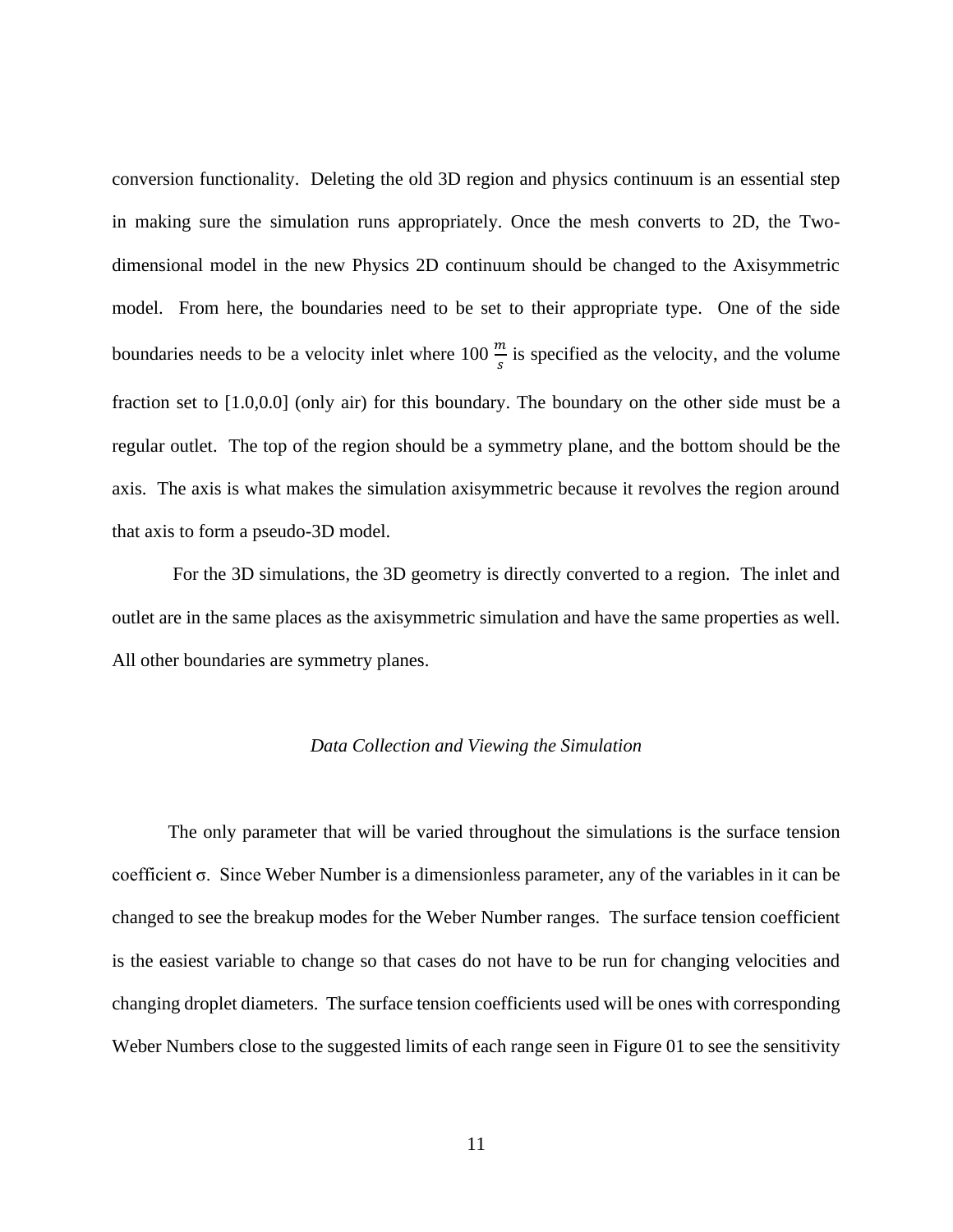in the change, as well as Weber Numbers well within each range to verify the accuracy of the model.

For a view of the water droplet as it moves through the region in the axisymmetric model, a new scaler scene should be created, and the "Volume Fraction of Water" field function should be set as the active displayer in that scene. Since the scene will only show the top half of the flow region, the region is mirrored about the x-axis to make it look like a cross section of a 3D flow. For the 3D simulations, the viewing method is a little less intuitive. The more computationally inexpensive approach involves creating two plane derived parts. One plane section should be coincident to the xy-plane, and the other should be coincident to the xz-plane. The more computationally expensive method is to use isosurfaces. These are surfaces generated for specified values of field functions. In this case, the volume fraction of water is the specified field function. The simulations used for these studies used three isosurfaces at volume fractions of 0.1, 0.5, and 0.95. There is a tradeoff here because using more isosurfaces makes a more accurate view of the droplet, but also causes increased computation time for rendering. The opacity on the isosurface should be set to 0.9 so that all the isosurfaces can be seen at once. From preliminary simulations, droplets experience primary breakup before 50μs, so this can be used as the stopping criterion for the droplet.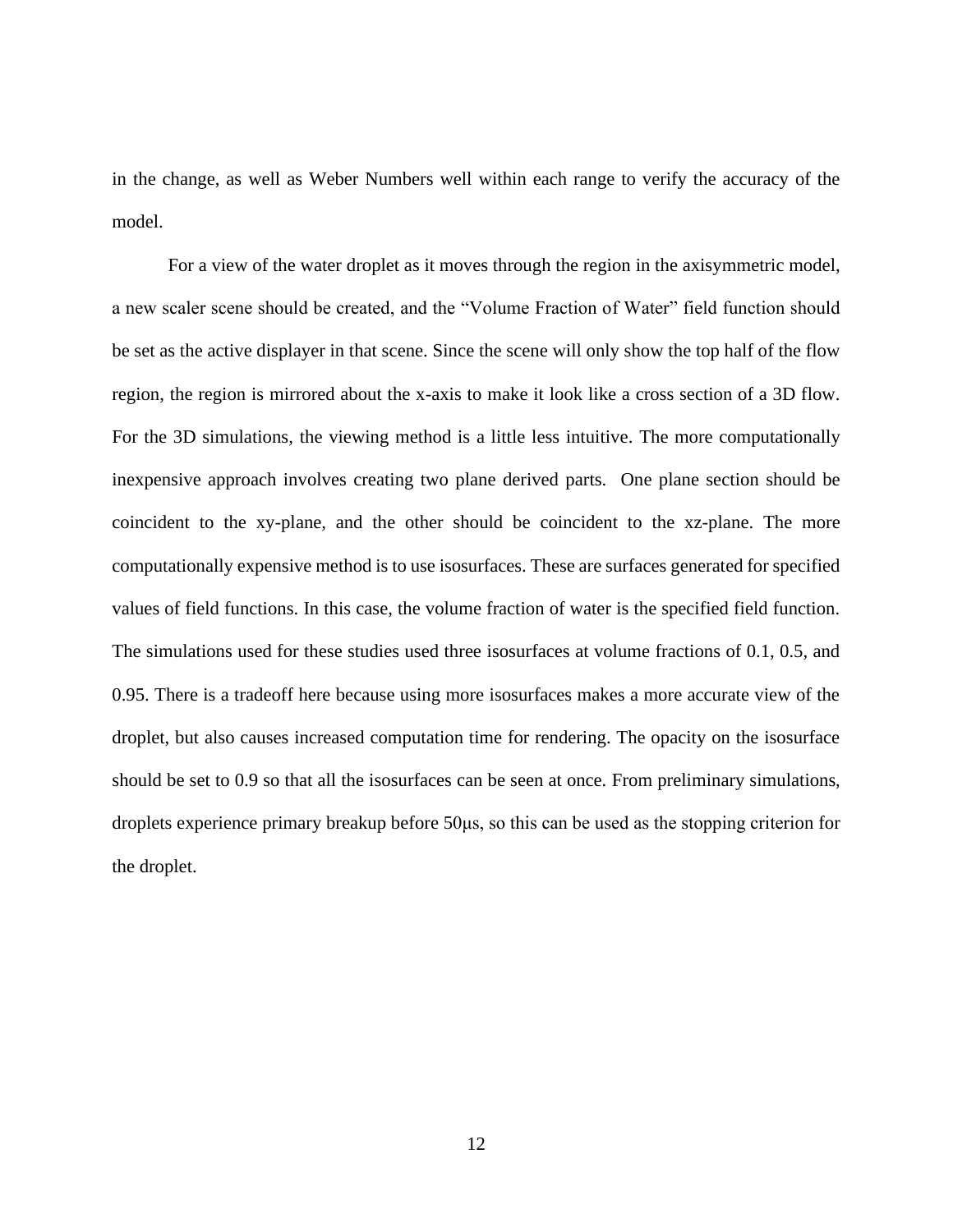#### **CHAPTER 3: RESULTS**

<span id="page-23-1"></span><span id="page-23-0"></span>

| Surface Tension, | Weber Number, | Ohnesorge  | Expected            | Resultant Breakup (Compressible) |
|------------------|---------------|------------|---------------------|----------------------------------|
| σ                | We            | Number, Oh | <b>Breakup Mode</b> |                                  |
| 0.002222222      | 573.93000     | 0.03986    | Catastrophic        | Sheet Stripping + Catastrophic   |
|                  |               |            |                     |                                  |
| 0.009777781      | 130.43860     | 0.01900    | <b>Sheet</b>        | <b>Sheet Stripping</b>           |
|                  |               |            | Stripping           |                                  |
| 0.012444444      | 102.48750     | 0.01684    | <b>Sheet</b>        | <b>Sheet Stripping</b>           |
|                  |               |            | Stripping           |                                  |
| 0.014222223      | 89.67656      | 0.01576    | Bag/Stamen          | <b>Sheet Stripping</b>           |
|                  |               |            |                     |                                  |
| 0.018666667      | 68.32500      | 0.01375    | Bag/Stamen          | $Bag + Sheet$ Stripping          |
| 0.02311111       | 55.18558      | 0.01236    | Bag/Stamen          | Bag (Multi-mode)                 |
|                  |               |            |                     |                                  |
| 0.027555554      | 46.28468      | 0.01132    | Bag                 | Bag (Multi-mode)                 |
|                  |               |            |                     |                                  |
| 0.036444477      | 34.99570      | 0.00984    | <b>Bag</b>          | Bag (Multi-mode)                 |
| 0.071999995      | 17.71389      | 0.00700    | Bag                 | Vibrational + Bag                |
|                  |               |            |                     |                                  |
| 0.100888889      | 12.64163      | 0.00592    | Bag                 | Vibrational + Bag                |
|                  |               |            |                     |                                  |
| 0.120888933      | 10.55018      | 0.00540    | Vibrational         | Vibrational + Bag                |
| 0.222222222      | 5.73930       | 0.00399    | Vibrational         | Vibrational                      |
| 0.444545138      | 2.869         | 0.00282    | Vibrational         | No Breakup                       |
|                  |               |            |                     |                                  |

Table 2: 2D Compressible Results Summary

[Table 2](#page-23-1) shows the Weber Numbers for each simulation case. These Weber Numbers indicate the theoretical droplet breakup mode based on [Figure 1,](#page-14-0) and they were calculated from Equation 1. In Equation 1,  $\rho_f$  is air in this case, and is constant at 1.2754,  $\nu$  is fixed at 100, *D* is the MVD of the droplet and is fixed at 100  $\mu$ m, The surface tension coefficient is varied to change the droplets' Weber Number. Equation 2 was also used to calculate the Ohnesorge Number for each case to ensure that all the droplets' breakup modes can be accurately predicted by their Weber Number. Since all the cases present had Ohnesorge Numbers less than 0.1, the Weber Number is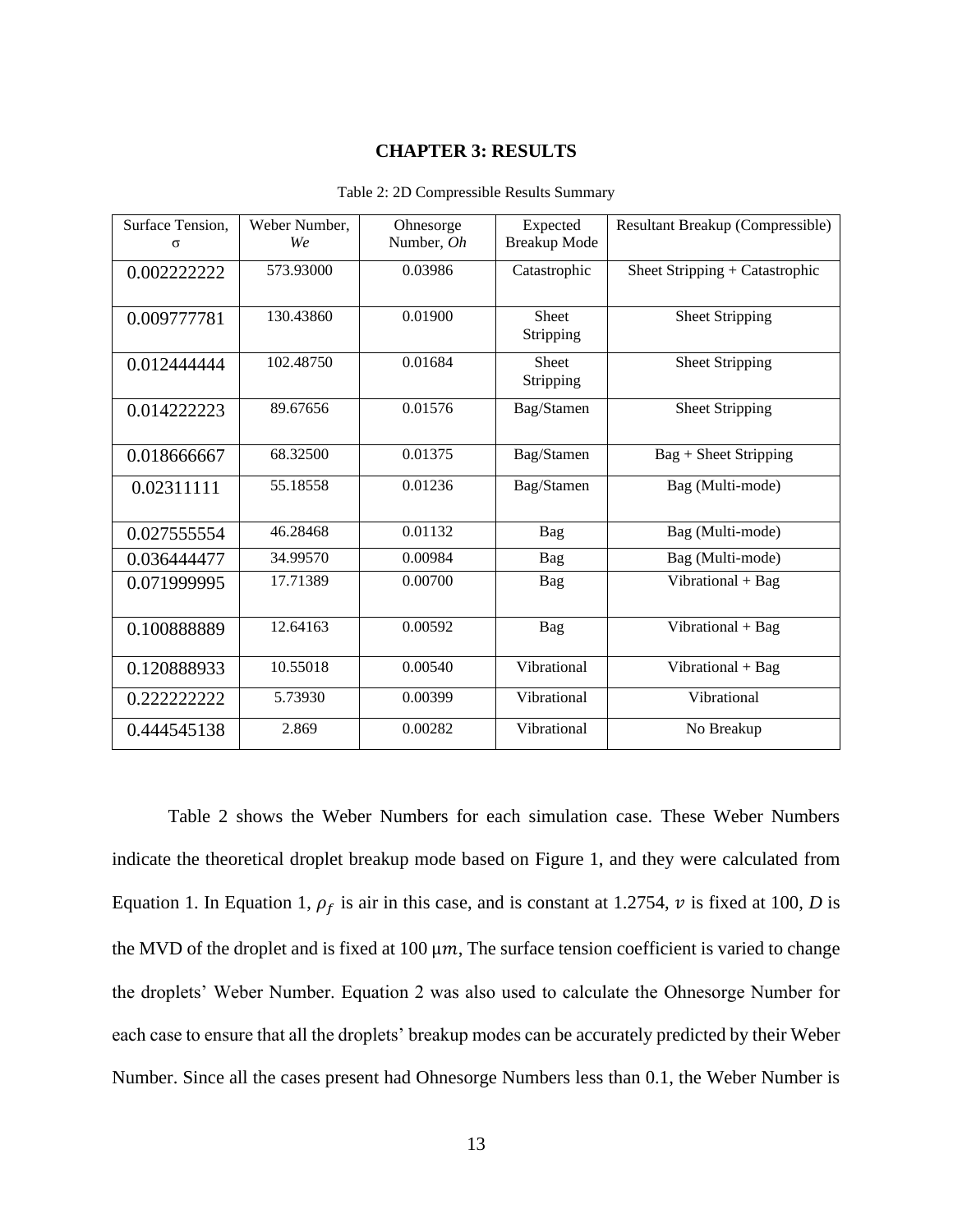an accurate predictor for all cases. [Table 2](#page-23-1) indicates that vibrational breakup occurs as a secondary breakup mode alongside other breakup modes and not just for cases where *We* < 12. This phenomenon is especially true for bag breakup on the lower end of the range suggested by [Figure](#page-14-0)  [1.](#page-14-0) A similar phenomenon is shown for sheet stripping at higher-end values for the bag-and-stamen breakup range indicated by [Figure 1.](#page-14-0) Weber numbers closer to 100 are more likely to exhibit bag breakup as well as sheet stripping. Simulations in the bag-and-stamen breakup range seem not to present the stamen.

<span id="page-24-0"></span>

|       |           | Surface Tension, $\sigma$ Weber Number, We Ohnesorge Number, Oh | Expected<br>Breakup Mode | <b>Resultant Breakup</b>       |
|-------|-----------|-----------------------------------------------------------------|--------------------------|--------------------------------|
| 0.002 | 573.93000 | 0.03986                                                         | Catastrophic             | Sheet Stripping + Catastrophic |
| 0.022 | 130.43860 | 0.01900                                                         | <b>Sheet Stripping</b>   | <b>Sheet Stripping</b>         |
| 0.023 | 55.18558  | 0.00984                                                         | Bag and<br><b>Stamen</b> | Multi-mode (maybe stamen)      |
| 0.072 | 17.71389  | 0.00700                                                         | Bag                      | Vibrational + Bag              |
| 0.121 | 10.55018  | 0.00540                                                         | Vibrational              | Vibrational $+$ Bag            |
| 0.500 | 5.73930   | 0.00399                                                         | Vibrational              | None                           |

Table 3: 2D Incompressible Results Summary

[Table 3](#page-24-0) shows some discrepancies between the compressible and incompressible results for 2D droplets. One of the biggest discrepancies here is the difference in bag breakup. Bag breakup does occur in compressible flow, but it does not occur in incompressible flow. The reason for this is not clear, but perhaps compressibility effects cause a shift in the ranges presented in [Figure 1.](#page-14-0)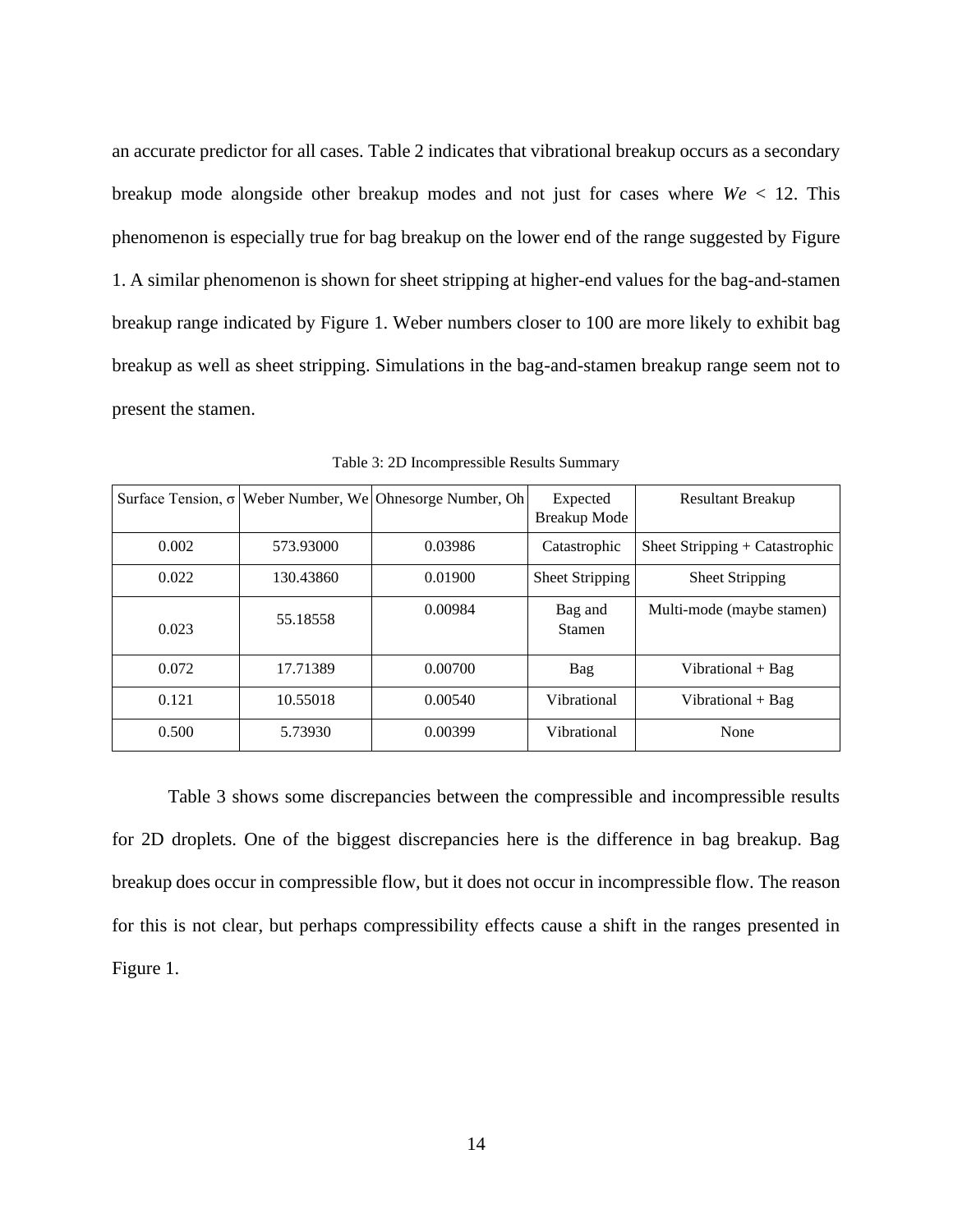<span id="page-25-1"></span>

|       |           | Surface Tension, $\sigma$ Weber Number, We Ohnesorge Number, Oh | Expected        | <b>Resultant Breakup</b>       |
|-------|-----------|-----------------------------------------------------------------|-----------------|--------------------------------|
|       |           |                                                                 | Breakup Mode    |                                |
| 0.002 | 573.93000 | 0.03986                                                         | Catastrophic    | Sheet Stripping + Catastrophic |
| 0.022 | 130.43860 | 0.01900                                                         | Sheet Stripping | Sheet Stripping                |
| 0.023 | 55.18558  | 0.00984                                                         | Bag and stamen  | Multi-mode (maybe stamen)      |
| 0.072 | 17.71389  | 0.00700                                                         | Bag             | Bag                            |
| 0.500 | 5.73930   | 0.00399                                                         | Vibrational     | None                           |

Table 4: 3D Incompressible Results Summary



<span id="page-25-0"></span>Figure 3: Example of Vibrational Breakup in Compressible Gas (We: 5.7393, Solution time: 15μs to 27.5μs)

The example shown in [Figure 3](#page-25-0) above is a droplet within the vibrational breakup regime of Weber Numbers from [Figure 1](#page-14-0). Qualitatively, this droplet shows properties of the vibrational breakup mode because a larger droplet deforms and breaks up into smaller droplets. One can imagine a full 2D simulation where the droplet in [Figure 3](#page-25-0) is reflected across the x-axis, showing two daughter droplets instead of the single daughter droplet shown in this axisymmetric case.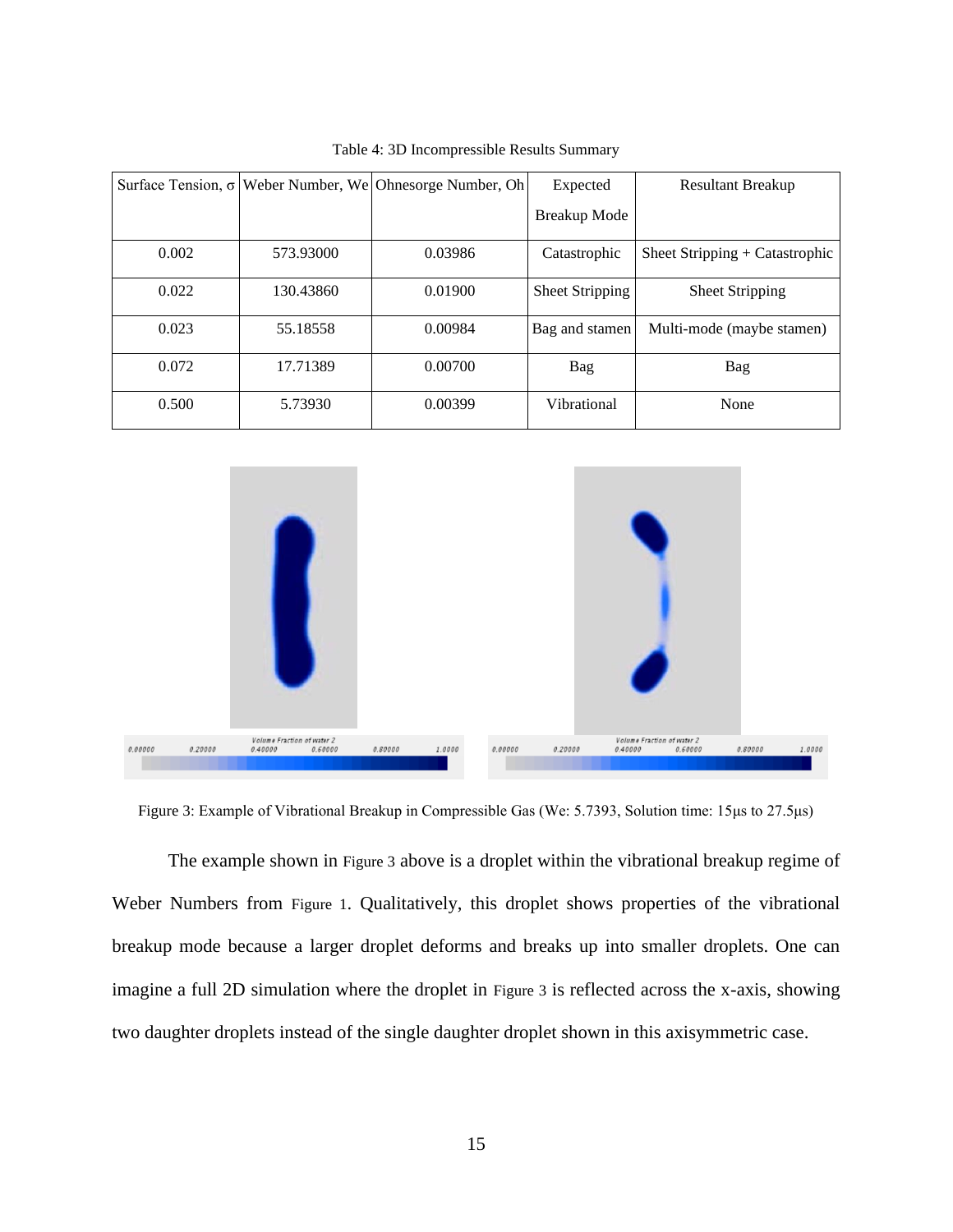

<span id="page-26-0"></span>Figure 4: Example of Vibrational Breakup Regime in Incompressible Gas (We: 5.7393, Solution time: 18μs to 45μs)

[Figure 4](#page-26-0) shows a droplet with the same Weber Number as [Figure 3,](#page-25-0) but in an incompressible gas domain. However, this droplet did not experience any form of breakup. Rather the droplet stretched out and bounced back like a rubber band.



Figure 5: Example of Vibrational Breakup Regime in 3D Incompressible Gas (We: 5.7393, Solution time: 18μs)

<span id="page-26-1"></span>[Figure 5](#page-26-1) shows a 3D model of the droplet presented in [Figure 3](#page-25-0) and [Figure 4.](#page-26-0) The 3D model immediately shows a problem with using isosurfaces to view the droplet. When the volume fraction changes, parts of the droplet disappear in the scene even though they are still there.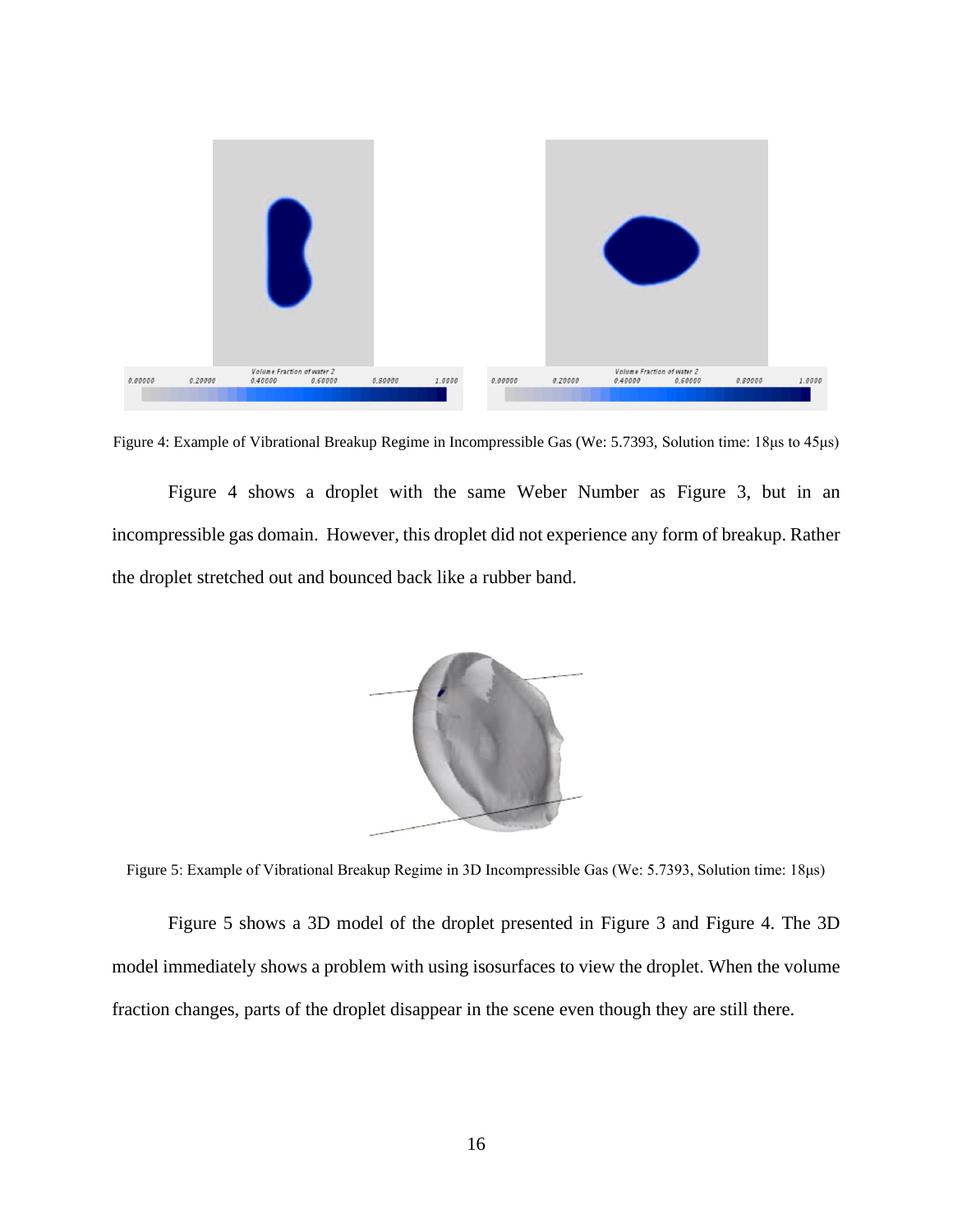

<span id="page-27-0"></span>Figure 6: Example of Bag Breakup Regime in Compressible Gas (We: 17.7139, Solution time: 12μs to 34μs)

The example shown in [Figure 6](#page-27-0) above shows a droplet undergoing a mix of vibrational breakup and bag breakup. However, the focus is on the bag. The bag breakup mode is qualitatively seen in the dramatic decrease in the maximum volume fraction of water in the second image. A small stream of water coming from the top and bottom of the deformed droplet in the second image seem to show the formation of the bag.

<span id="page-27-1"></span>

Figure 7: Example of Bag Breakup Regime in Incompressible Gas (We: 17.7139, Solution time: 33.5μs to 40μs)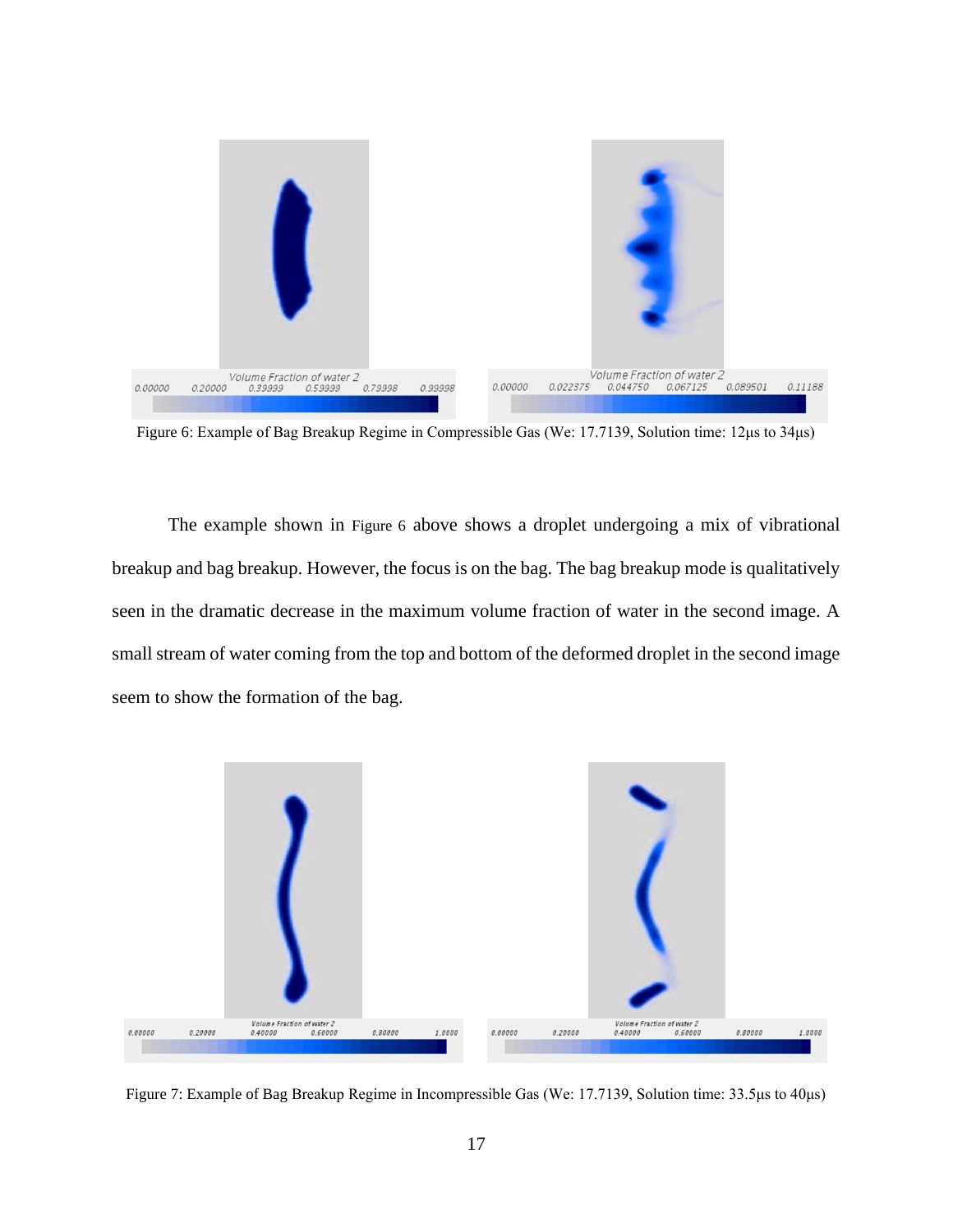[Figure 7](#page-27-1) shows a droplet with the same Weber Number as [Figure 6](#page-27-0), but in an incompressible gas domain. This droplet seems to undergo a multimode breakup where the main breakup mode is vibrational. It may be undergoing bag breakup as well assuming the model was only successful in developing the rim and not the bag. Something to note here is that the maximum volume fraction of water (seen in the color bars) does not decrease during the solution time like it does in [Figure](#page-27-0)  [6.](#page-27-0)



<span id="page-28-0"></span>Figure 8: Example of Bag Breakup Regime in 3D Incompressible Gas (We: 17.7139, Solution time: 33.5μs to 40μs)

[Figure 8](#page-28-0) shows a droplet with the same properties as the droplet in [Figure 7,](#page-27-1) but in a 3D domain. The 3D droplet also does not exhibit a bag, but this may be a result of the isosurfaces being used to view the droplet. The image at 33.5μs provides some evidence of the formation of a bag in the droplet. However, the bag seems to be forming in the opposite of the expected direction. This is due to the air flow switching direction on the opposite side of the droplet.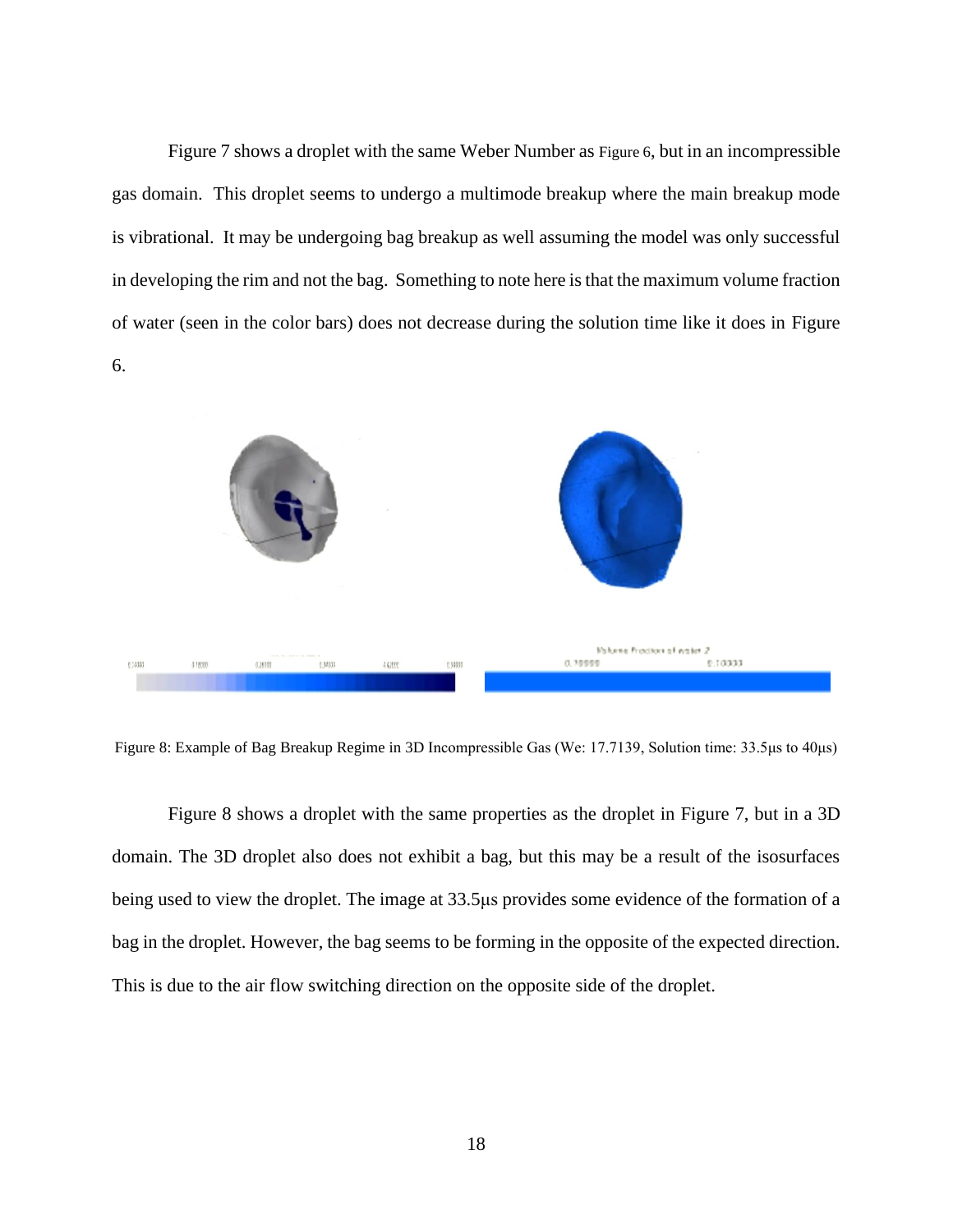

Figure 9: Example of Sheet Stripping in Compressible Gas (We: 130.43860, Solution time: 11μs to 22μs)

<span id="page-29-0"></span>[Figure 9](#page-29-0) above shows an example of sheet stripping. Sheet stripping is qualified here because of the way that layers of water spray off the edges of the droplet, resulting in a droplet that gets smaller over time.



<span id="page-29-1"></span>Figure 10: Example of Sheet Stripping in Incompressible Gas (We: 130.43860, Solution time: 28μs to 39μs)

[Figure 10](#page-29-1) shows a droplet undergoing sheet stripping in an incompressible gas domain. Both [Figure 9](#page-29-0) and [Figure 10](#page-29-1) show sheet stripping, but it is clearer in [Figure 9.](#page-29-0) The final solution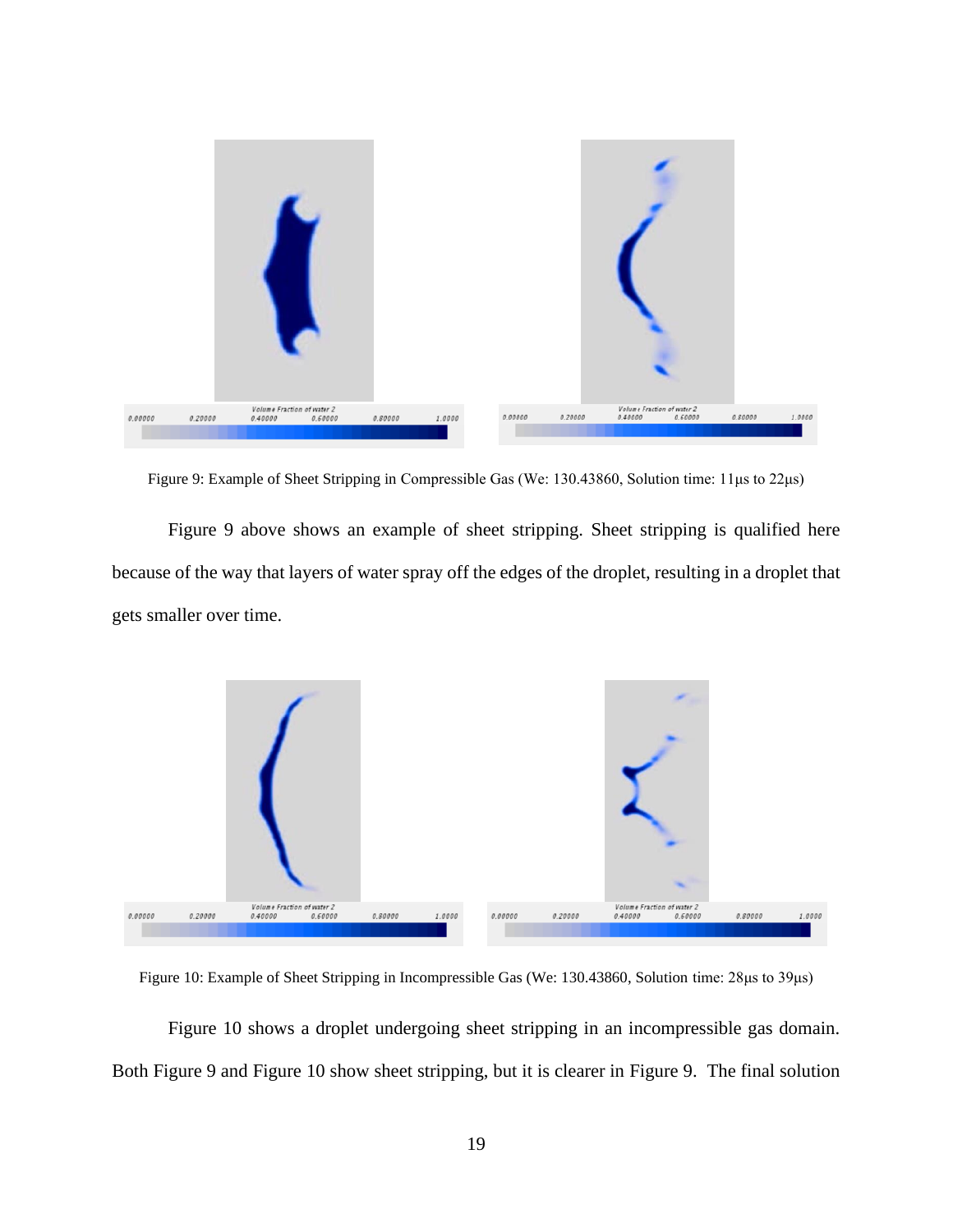in [Figure 10](#page-29-1) also looks a lot more violent than that of [Figure 9.](#page-29-0) Once again, the maximum volume fraction does not change throughout the solution as it does in [Figure 9.](#page-29-0)



<span id="page-30-0"></span>Figure 11: Example of Sheet Stripping in 3D Incompressible Gas (We: 130.43860, Solution time: 28μs to 35μs)

[Figure 11](#page-30-0) is consistent with [Figure 10](#page-29-1) in that they both show sheet stripping. However, the isosurface problem is relevant here. Instead of the stripped sheets being tracked as they leave the droplet, they are tracked by the overall volume fraction of the droplet decreasing as more and more water is stripped off the surface of the droplet. The 3D model for sheet stripping does not show properties or geometry that are symmetric about any axis.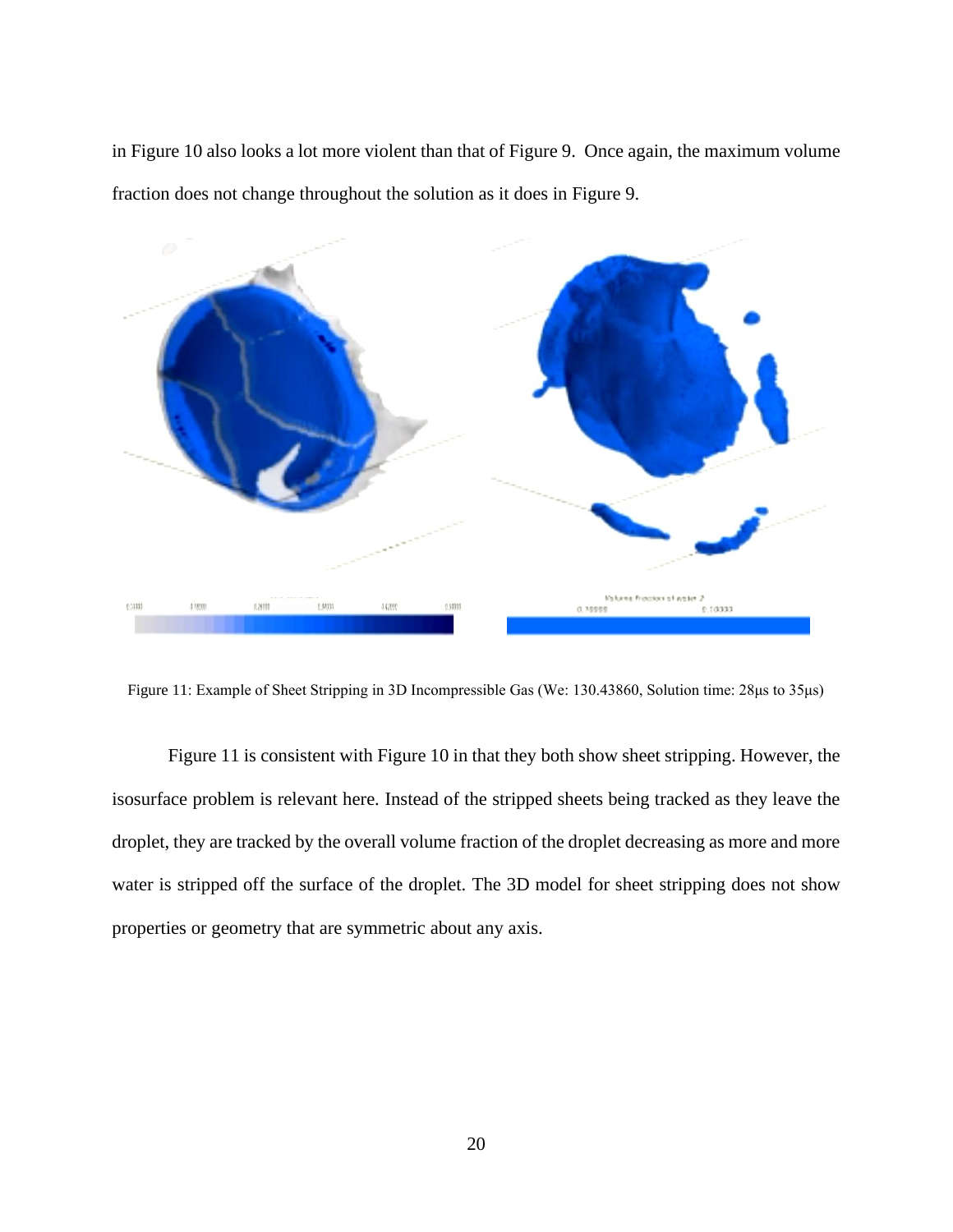

<span id="page-31-0"></span>Figure 12: Example of Catastrophic Breakup in Compressible Gas (We: 573.93000, Solution time: 13μs to 26μs)

[Figure 12](#page-31-0) above shows the progression of a droplet through catastrophic breakup. The catastrophic breakup here is qualified from how the droplet gets spread thin by the air and is sheared apart. The droplet undergoes sheet stripping, and while doing so, also breaks into smaller droplets that experience their own sheet stripping. This sheet stripping happens about 400% faster than it would within the sheet stripping regime



<span id="page-31-1"></span>Figure 13: Example of Catastrophic Breakup in Incompressible Gas (We: 573.93, Solution time: 26.5μs to 36.5μs)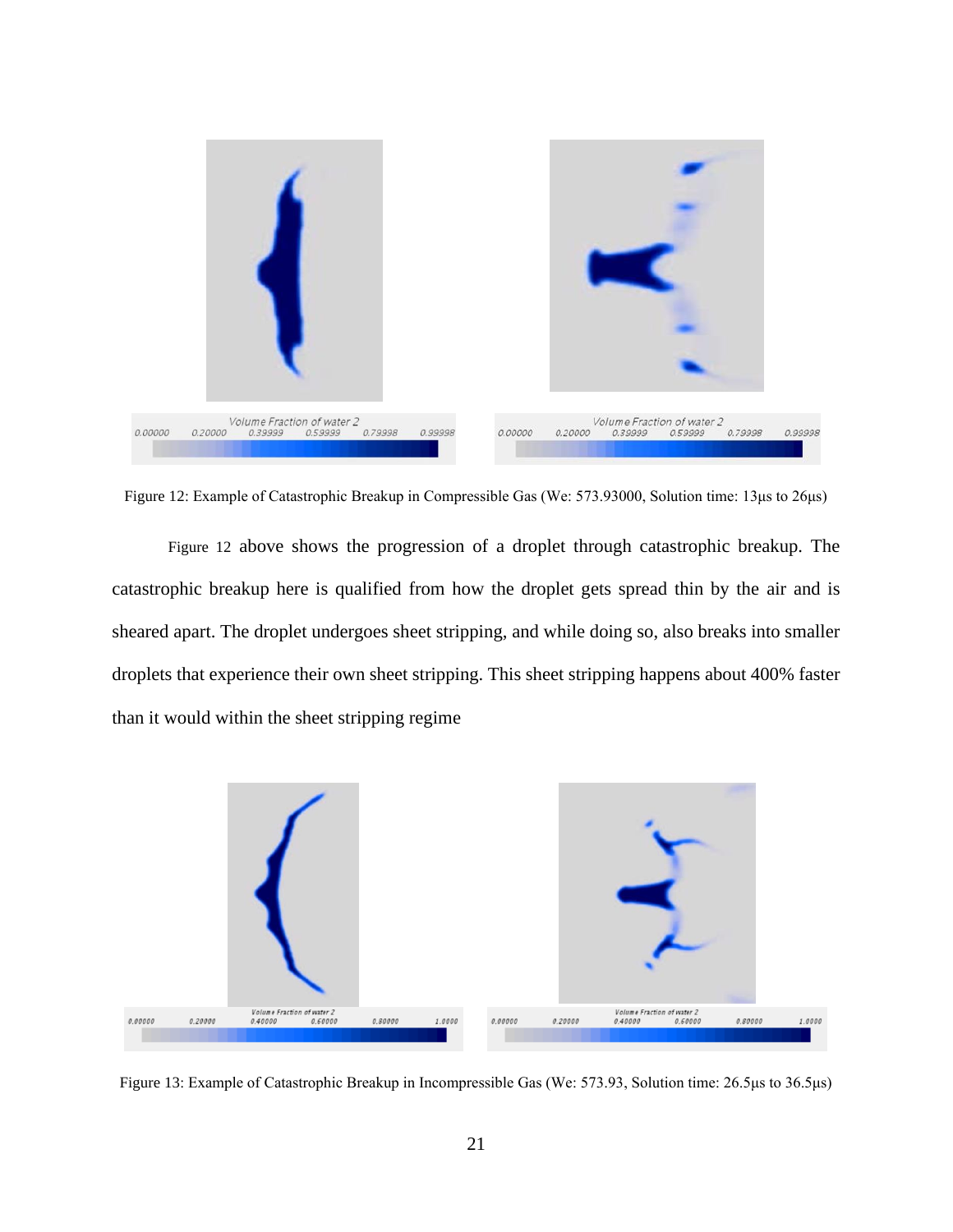[Figure 13](#page-31-1) more clearly shows catastrophic breakup than [Figure 12.](#page-31-0) In 10 microseconds, much of the water is separated from the droplet. The maximum volume fraction again does not decrease. The second image also shows rotation in the shed water. The main difference between the compressible and incompressible flow here is that the droplet takes longer to break in incompressible flow.



Figure 14: Example of Catastrophic Breakup in 3D Incompressible Gas (We: 573.93, Solution time: 26.5μs to 36.5μs)

<span id="page-32-0"></span>The 3D model of catastrophic breakup shows small streams of water coming off the edge of the deformed droplet. This feature was not clear in the axisymmetric cases as the view was limited to a cross section of one edge. However, it looks like a streamer was present on that 2D edge. While the streams are not symmetric in any way, the 2D model was able to show some initial insight on what the streams may look like.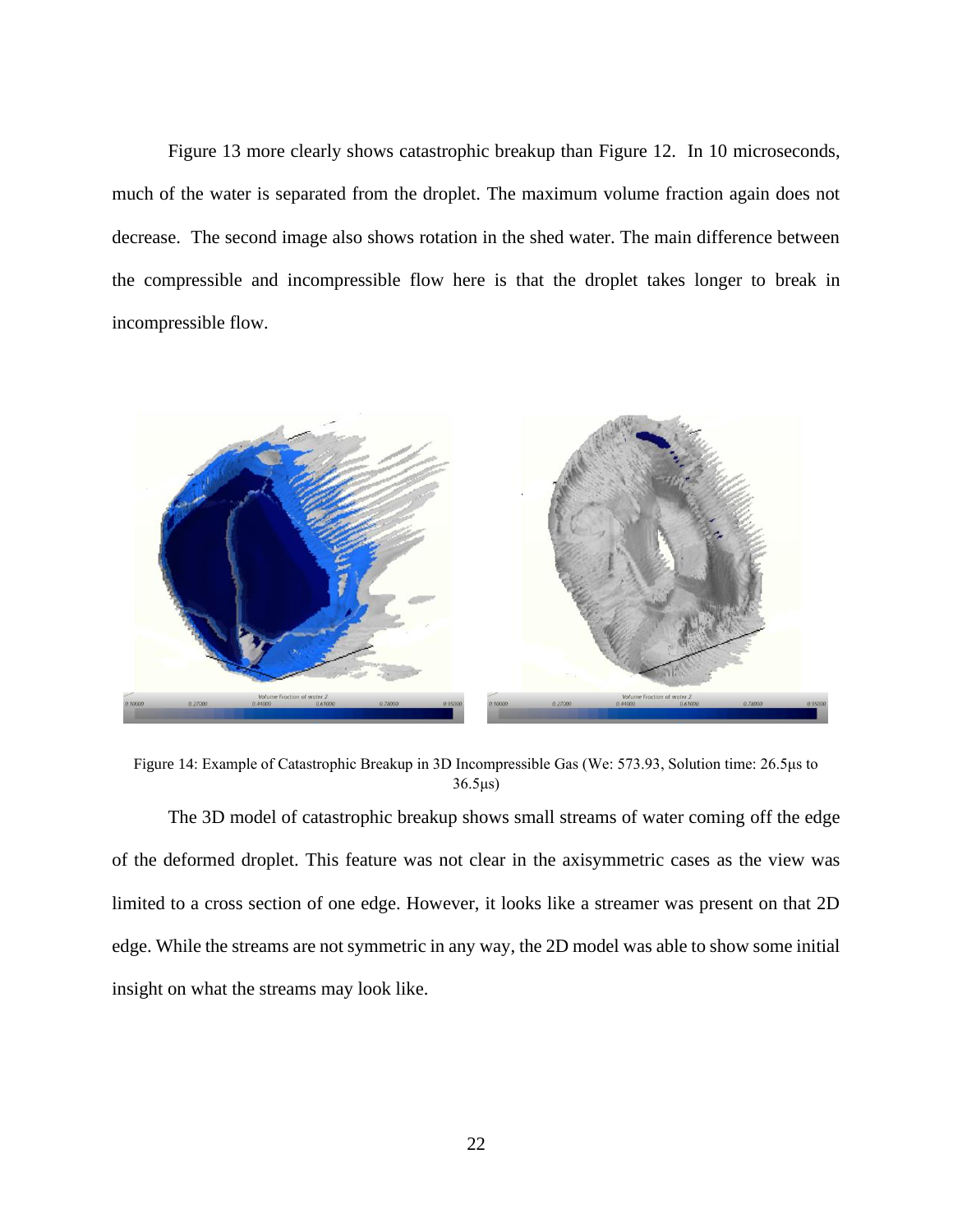#### **CHAPTER FOUR: DISCUSSION**

<span id="page-33-0"></span>This section discusses the results from [Table 2](#page-23-1) starting at lower Weber Numbers and less violent breakup modes and advancing to the higher Weber Numbers and more violent breakup modes.

The compressible studies conducted for Weber Numbers less than 12 all showed characteristics of vibrational breakup; that is, they all showed distinct daughter droplets that formed after the parent droplet split apart. This mechanism is seen clearly in [Figure 3](#page-25-0). It should be noted that the resolution of the daughter droplets is not perfect, because the residuals for the air phase converge at high values for the solution time in which the daughter droplet forms (around 10 μs to 13.75 μs). The resolution of the daughter droplet is not relevant, as the essential part of this experiment is the breakup mode of the droplet and not any characteristics of the secondary droplets. The incompressible studies mostly agreed with the compressible studies except for We  $= 5.73$  where the droplet in the incompressible regime did not breakup at all and instead stretched and recoiled. Perhaps this indicates a slight shift in the breakup ranges based on compressibility effects of the flow around the droplet.

Many cases near the suggested boundary of vibrational breakup ( $We = 12$ ) showed more than one breakup mechanism. All three test cases within the range  $10 < We < 20$  showed characteristics of both vibrational breakup and bag breakup. This finding is contrary to the study conducted by Kadocsa [9] and the study conducted by Chen [11]. However, these findings are supported by Turner's thesis, where it is stated that vibrational breakup can occur in droplets of any Weber Number [10]. The problem with residuals in the case of vibrational breakup was present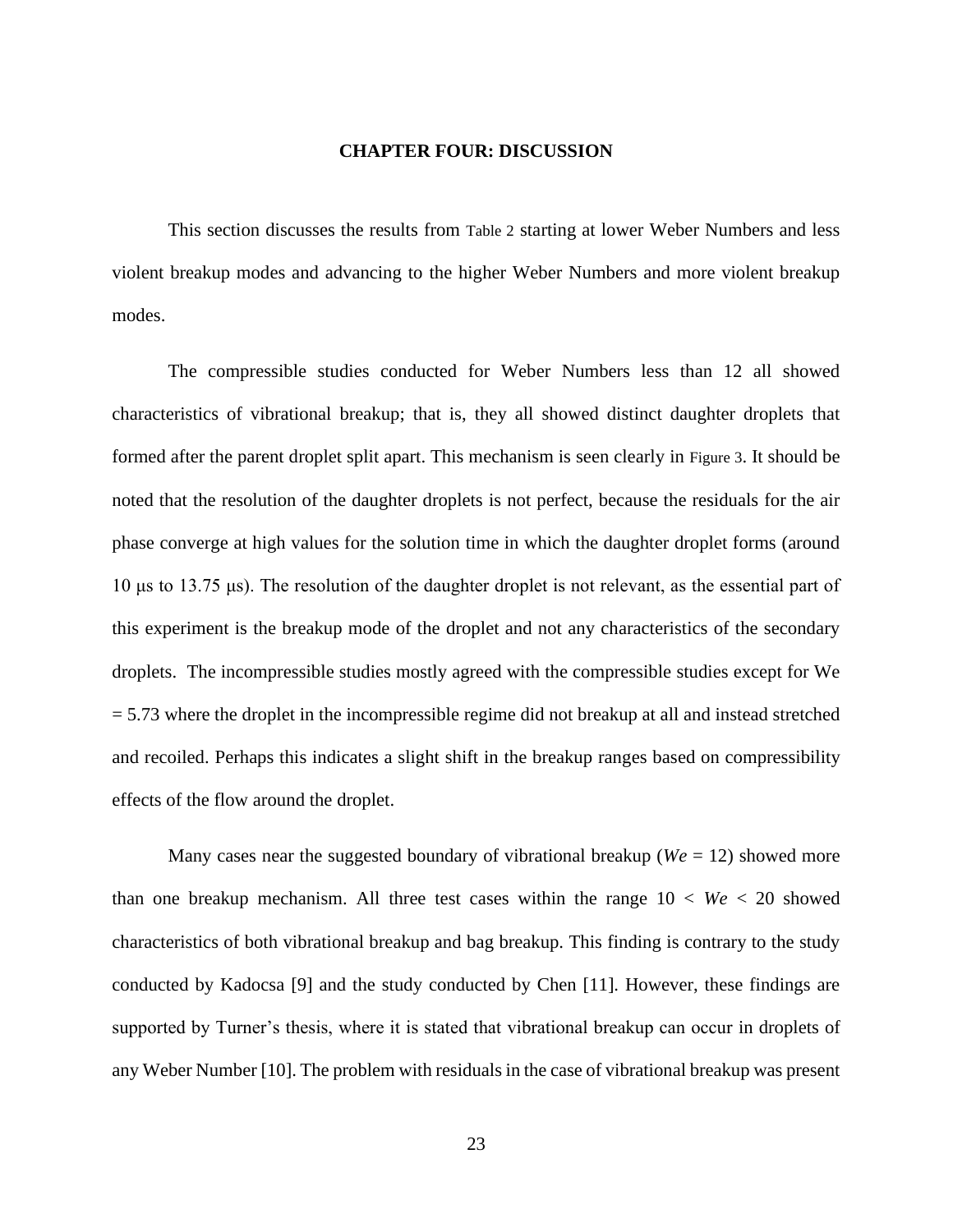in this case as well and may have had a role to play in the combined breakup mechanisms. At Weber Numbers between 20 and 50, the breakup mode was mostly bag breakup. This bag breakup only shows the rim of the bag however, and not the film. This may be because the model is not fine enough, or because of the limitations of the built-in models in Star-ccm+. Another property of the incompressible flows in the bag breakup regime is that the droplet deforms in the opposite direction of what is expected. That is, the rim is convex towards the inlet instead of the outlet. This is likely because of the flow moving behind the droplet and the vectors begin pointing toward the inlet. A major difference between the compressible and incompressible domains here is that the rim for bag breakup in an incompressible gas is a lot more well defined and has more consistent volume fractions in each cell occupied by the droplet. The reason for this likely lies in the numerical methods used by Star-ccm+, especially the root-finding algorithms. These findings suggest that the information in [Figure 1](#page-14-0) has some validity, at least in this given range.

According to [Figure 1,](#page-14-0) the breakup mode of droplets in the We range of 50-100 is supposed to be bag-and-stamen. However, the simulations conducted for droplets in this range seem to support Chen's claim that this We range should be more generally assigned "multi-mode" breakup [11]. This is true for droplets in the compressible and incompressible domains. The results for this range show mostly a combination of bag breakup and sheet stripping. Not a single droplet in this regime was successful in developing a stamen. Exact reasons for the failure to develop a stamen are not clear. The mesh may have been too coarse, the time-step for the unsteady calculation might have been too large, or the number of inner iterations may have been too little. Residual error dominated the simulations past the initial breakup of the droplet, as they converged at values greater than 0.01 for physical time between 8.75μs and 11.9μs. These large residuals could cause significant errors in the simulation, which could have led to the failure of the droplets to develop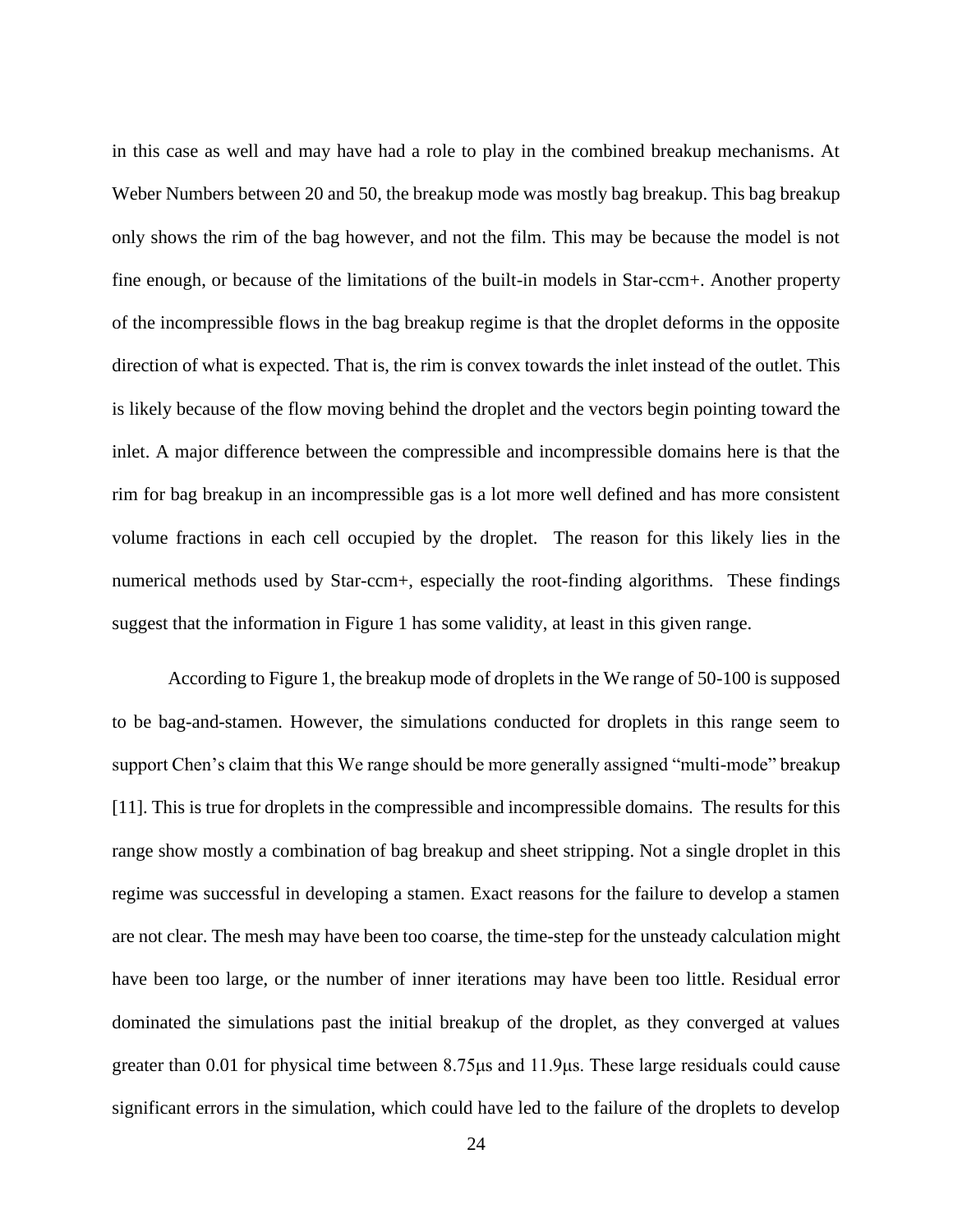a stamen. The 3D simulations within this range show the center of the droplet decreasing in volume fraction after the rest of the droplet. This lends merit to the idea of bag-and-stamen breakup, but the isosurface issues make this claim difficult to support.

Droplets in the sheet stripping and catastrophic breakup regimes were mostly consistent wit[h Figure 1.](#page-14-0) While droplets still exhibited properties of their respective breakup mode regardless of air compressibility, the solutions for droplets with the same Weber Number in incompressible and compressible flows still looked vastly different. The incompressible simulation took much longer for the droplet to strip most of itself away, but the compressible simulation droplet maintained its center for much longer. This may be a result of vibrational breakup occurring in the incompressible case, causing the center of the droplet to break apart before the droplet had finished stripping its layers.

The 2D simulations in the catastrophic breakup regime fail to capture some context that highlights the differences between catastrophic breakup and sheet stripping. Without the 3D simulation to show more context, the 2D simulations look like sheet stripping but faster. However, the 3D simulation provides some context in the stream that's seen in the 2D simulation. These streams vary in length and extend around the droplet. This is the clearest example of a 3D droplet showing asymmetric properties about the radial axis of the droplet. These asymmetric droplet properties show how a 2D model would only be accurate for predicting breakup modes, and not for predicting breakup geometry.

The accuracy of the model used in this experiment is reasonable for some breakup modes but questionable for others. For example, vibrational breakup was seen clearly at Weber Numbers less than 12, but for We in the "multi-mode" range, the simulations showed bag breakup along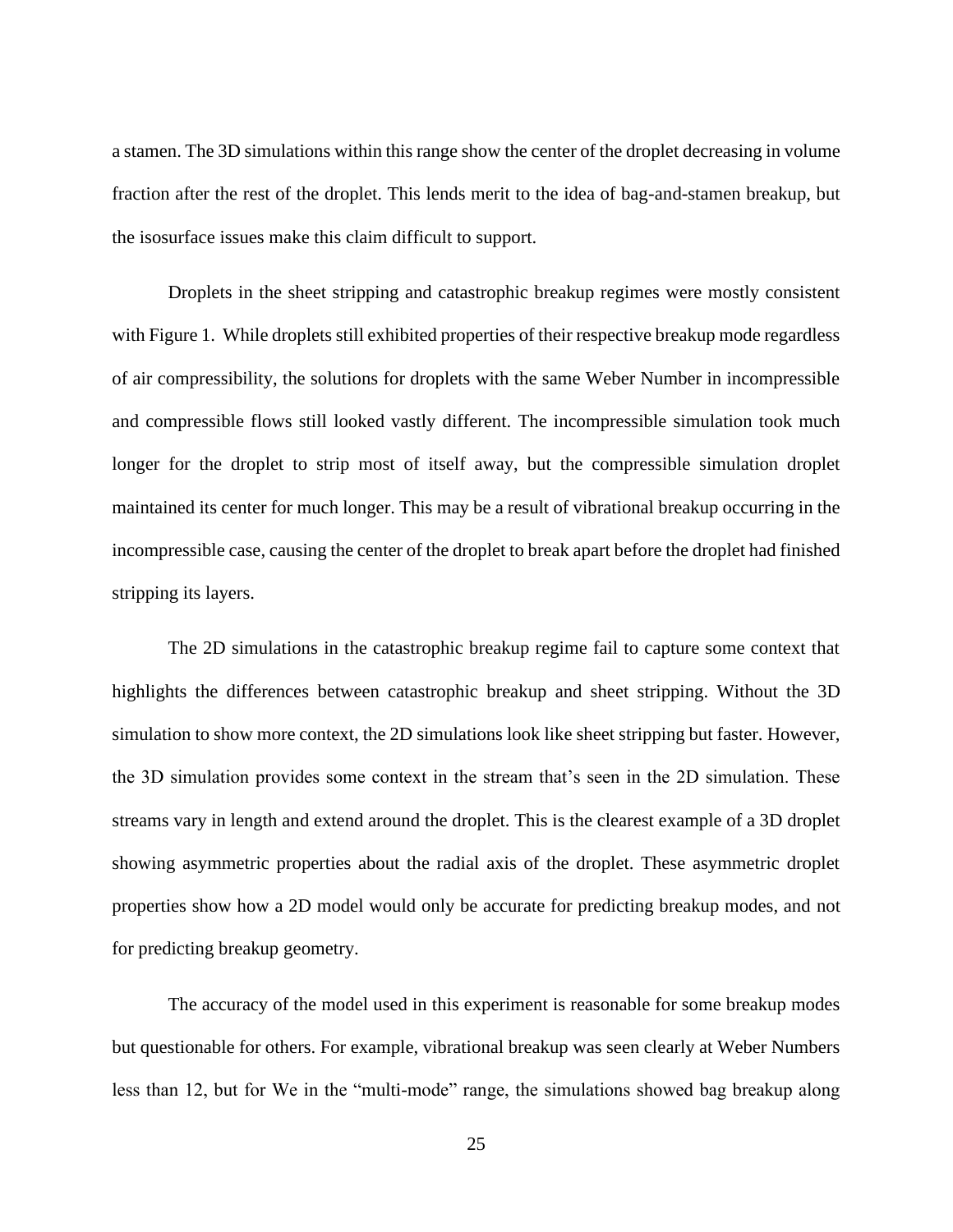with other undetermined breakup modes that were lumped into the "multi-mode" classification. Many of these breakup modes are not symmetric and, thus, cannot be captured adequately by an axisymmetric model.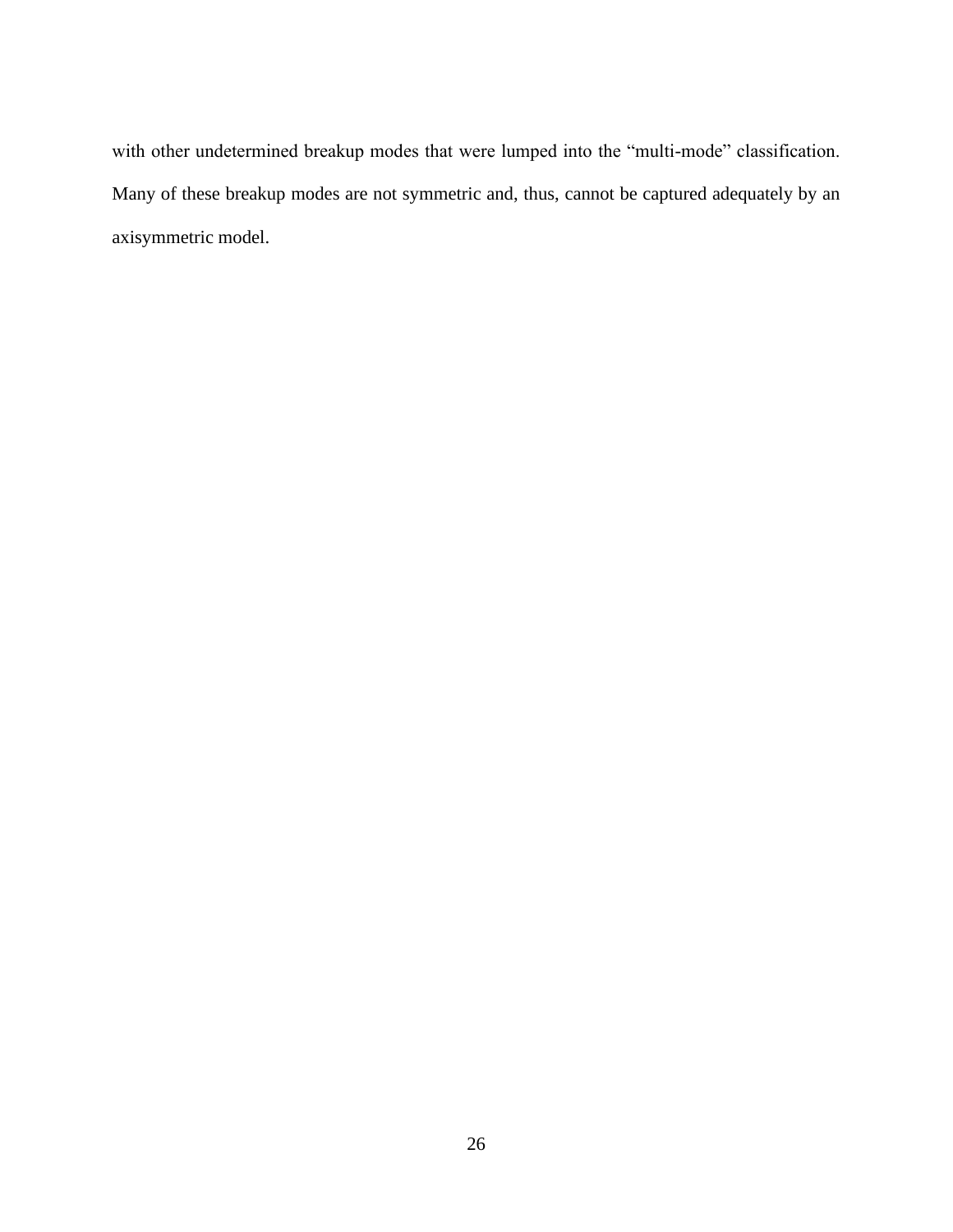#### **CHAPTER SIX: CONCLUSION**

<span id="page-37-0"></span>One goal of this research was to develop a computationally inexpensive Lagrangian model of Supercooled Large Droplets for use in ice accretion studies. Another goal of this research was to test this model against experimental models conducted for droplets of similar Weber Numbers in previous literature, such as those seen in Chen [11], Kadocsa [9], and Pilch [13]. One of the biggest difficulties in comparing droplets from laboratory experiments to computational models is that it is difficult to match the exact laboratory conditions in a computational model.

The simulations were carried out successfully for the entire range of Weber Numbers under scrutiny. Errors, such as reverse flow and pressure correction were low or nonexistent for all cases, and residuals were acceptable for the desired time period of droplet breakup; that is, during the phase of primary breakup. These errors unfortunately dominated attempted 3D compressible flows and thus made this data unusable. Some of the breakup modes were not entirely accurate, such as how only the rim was visible for bag breakup, and how a stamen was never fully developed in the regime of bag-and-stamen breakup. The results were at least consistent with the concept of multimode breakup [11]. While the simulations did present some problems in the resolutions of the droplets, the breakup modes still fell in the ranges of the previous literature, so the model was accurate to a degree. The results for incompressible flow droplets were different from compressible flow droplets despite having the same Weber Number. Incompressible droplets also had to run about 100% longer to achieve the desired solution. The reasons for the differences between the flows are not entirely clear, however, the density models associated with incompressible flows could have affected the root-finding methods within Star-ccm+, thus causing more differences between the incompressible and compressible flows.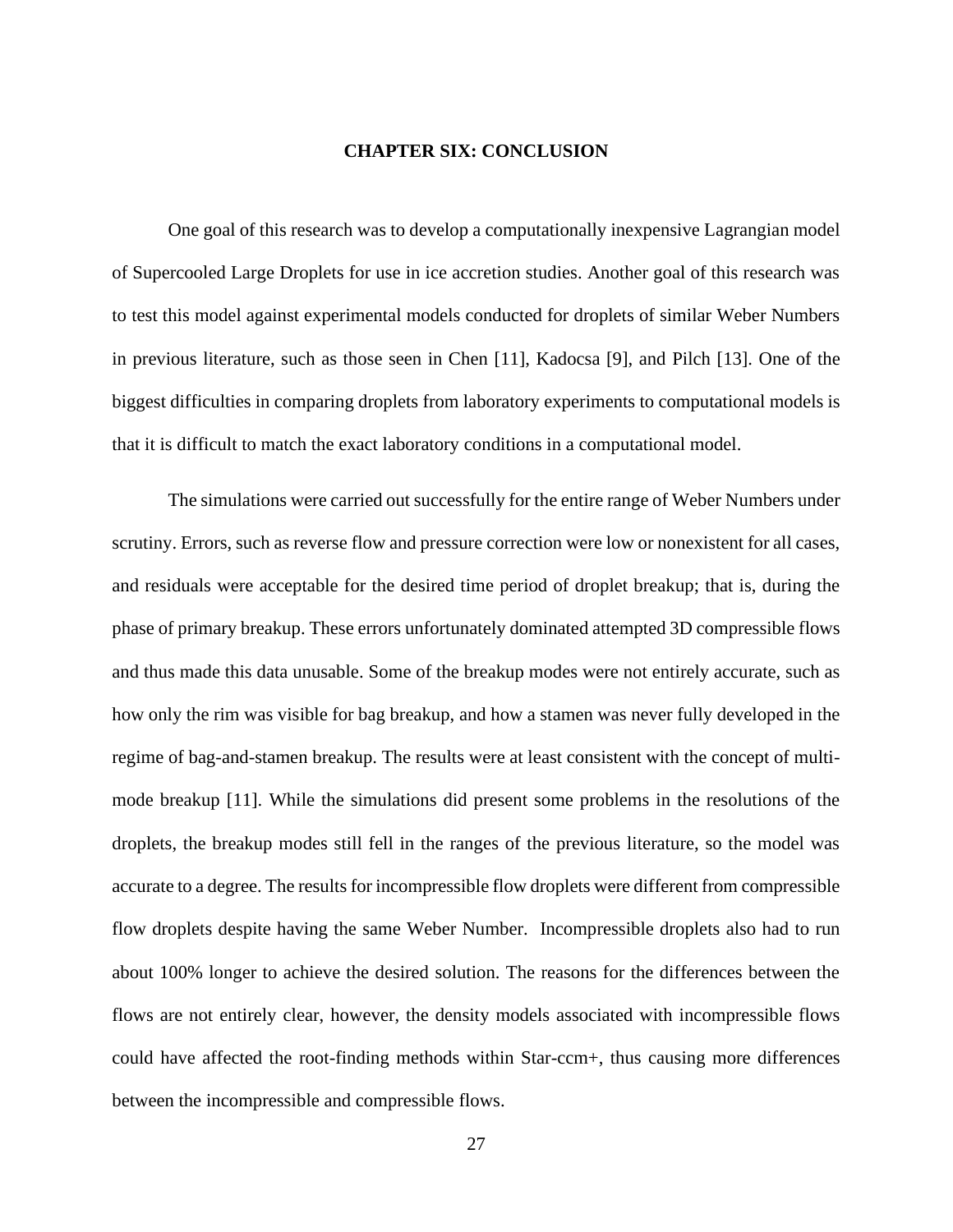In terms of computational cost, the simulations were very cheap. They were run on two separate systems; a standard desktop computer in parallel with 2 CPU cores, and a server in parallel with 6 CPU cores. The standard desktop could run the 2D simulations in a little under an hour, while the server could run them in as little as 15 minutes. Since incompressible 2D studies took double the amount of time to run to completion, these should certainly be run on more powerful hardware. For the 3D simulations, It would take days to run a simulation on a standard desktop. The 3D model just has too much computational cost associated with it. Despite the AMR reducing the run time, the 3D simulations still took around 8 hours each to run on the server with 6 CPU cores in parallel. The 3D model here is a very general model. Most of the solvers were run on a first-order system and no models besides the ones necessary were selected. More specific situations would call for more specific models and perhaps more accurate results.

The 3D simulations showed that droplets have asymmetric properties at every breakup mode, thus showing that running 2D models is only useful in predicting the actual breakup mode rather than predicting other properties such as breakup geometry, and secondary breakup.

So, for more intense droplet studies, including droplets in shocks, and viscoelastic droplet studies, this model allows a computationally inexpensive starting point. Coupling this model with an Eulerian simulation of a sneeze or cough could offer insight into respiratory droplet breakup, where the initial stage is coupling the Eulerian model with the 2D model presented here to predict initial respiratory droplet breakup. This can be useful in predicting the minimum and maximum distances that primary droplet breakup can cause aerosolized droplets to form.

Star-ccm+'s limitations were clear in these models. The user is limited to specifying the models that are currently supported by Star-ccm+. Future work could use a handmade CFD code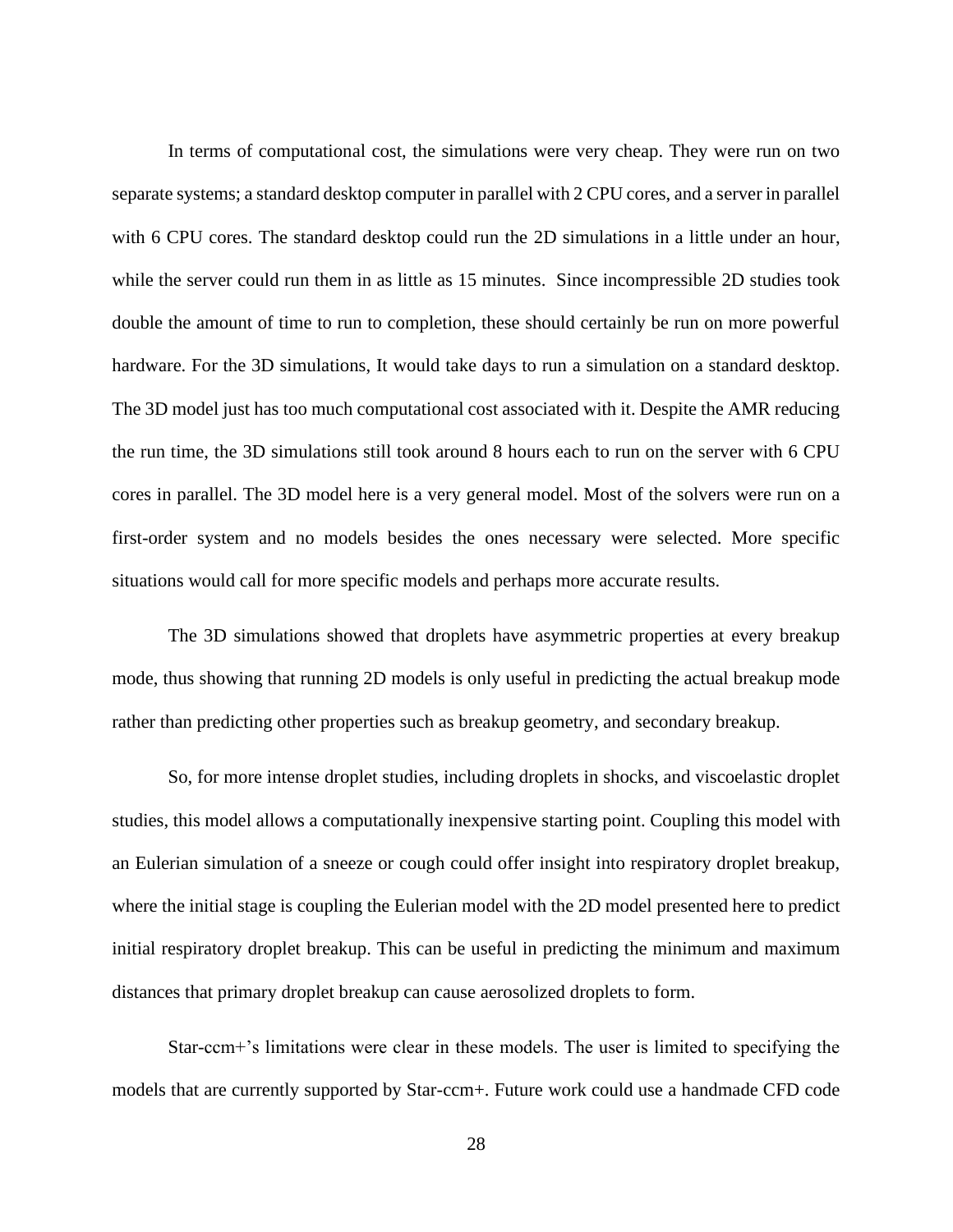specifically designed to simulate droplets, or something like OpenFoam. Doing this would offer more user control in the numerical methods used for the CFD. This is important to save computational cost as the user could strip away all the flashy parts of Star-ccm+ that cause longer computational time. This would free up computational effort to simulate more accurate droplets in a timely manner. These high-fidelity simulations could also offer insight into secondary droplet breakup, droplets in shocks that affect aircraft, and respiratory droplets.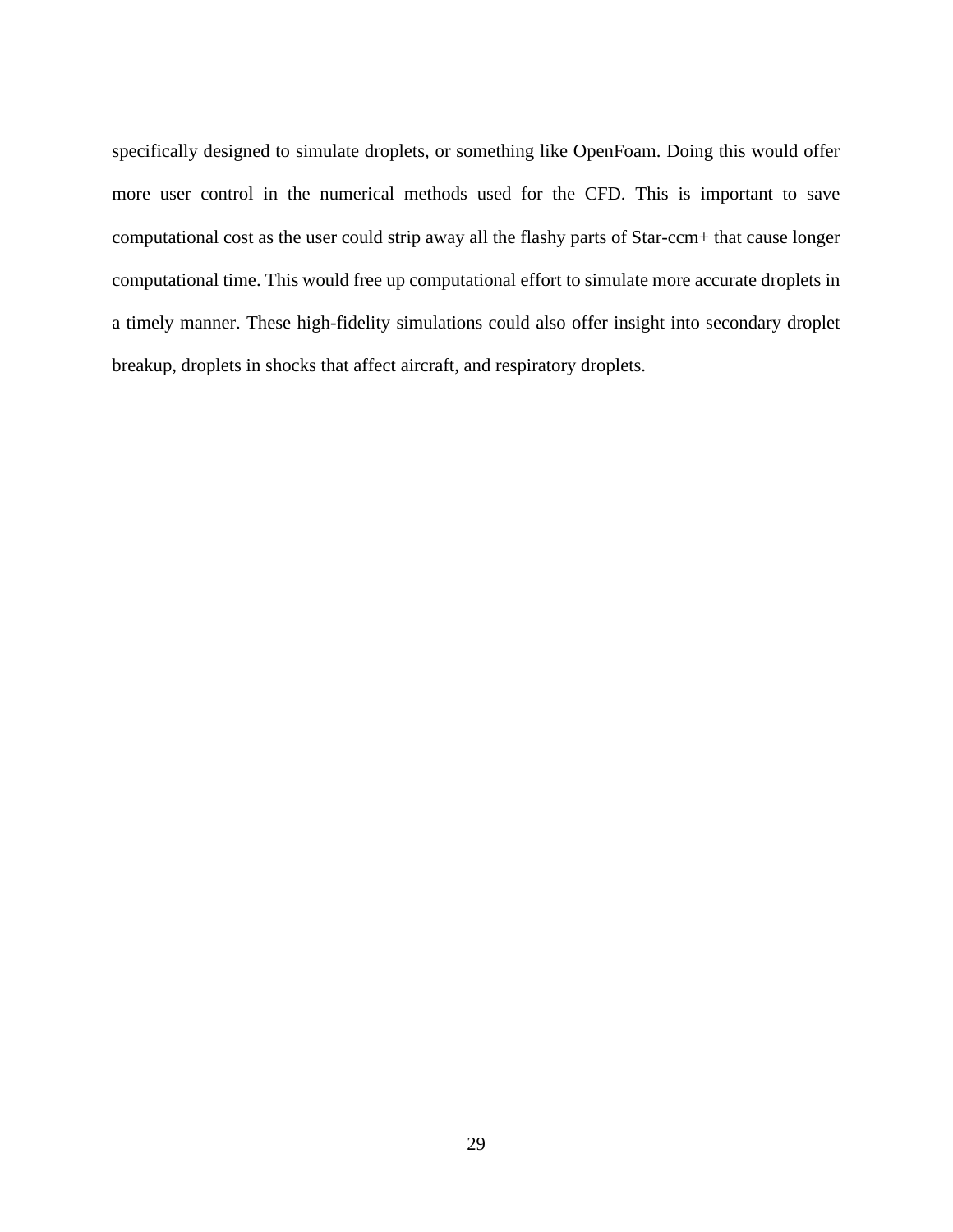#### <span id="page-40-0"></span>**REFERENCES**

- [1] "In-Flight Icing Encounter and Loss of Control Simmons Airlines d.b.a. American Eagle Flight 4184" Vol. 1, National Transportation Safety Board, 1994.
- [2] O'Rourke, P. J., and Amsden, A. A. "The Tab Method for Numerical Calculation of Spray Droplet Breakup" *1987 SAE International Fall Fuels and Lubricants Meeting and Exhibition*. SAE International, 1987.
- [3] Jeck, R. K. "Icing Design Envelopes (14 CFR Parts 25 and 29, Appendix C Converted to a Distance-Based Format" *14 C.F.R.*, Office of Aviation Research Washington, D.C. 20591, 2002.
- [4] Cober, S., Isaac, G., Shah, A., and Jeck, R. "Defining Characteristic Cloud Drop Spectra From In-situ Measurements" *41st Aerospace Sciences Meeting and Exhibit*.
- [5] Politovich, M. K. "Aircraft Icing Cuased by Large Supercooled Droplets" *Journal of Applied Meteorology* Vol. 28, No. 9, 1989, pp. 856-868.doi: 1520- 0450(1989)028<0856:AICBLS>2.0.CO;2
- [6] Wright, W. "LEWICE User's Manual" Vol. Version 3.2, NASA, Cleveland, OH, 2008.
- [7] Siemens. "STAR-CCM+ User's Manual." 13.06.012 ed., Simcenter.
- [8] Hsiang, L.-P., and Faeth, G. "Drop deformation and breakup due to shock wave and steady disturbances" *32nd Aerospace Sciences Meeting and Exhibit*.
- [9] Kadocsa, A., Tatsch, R., and Krist'of, G. "Analysis of Spray Evolution in Internal Combustion Engines Using Numerical Simulation" *Journal of Computational and Applied Mechanics* Vol. 8, No. 1, 2007, pp. 85-100.